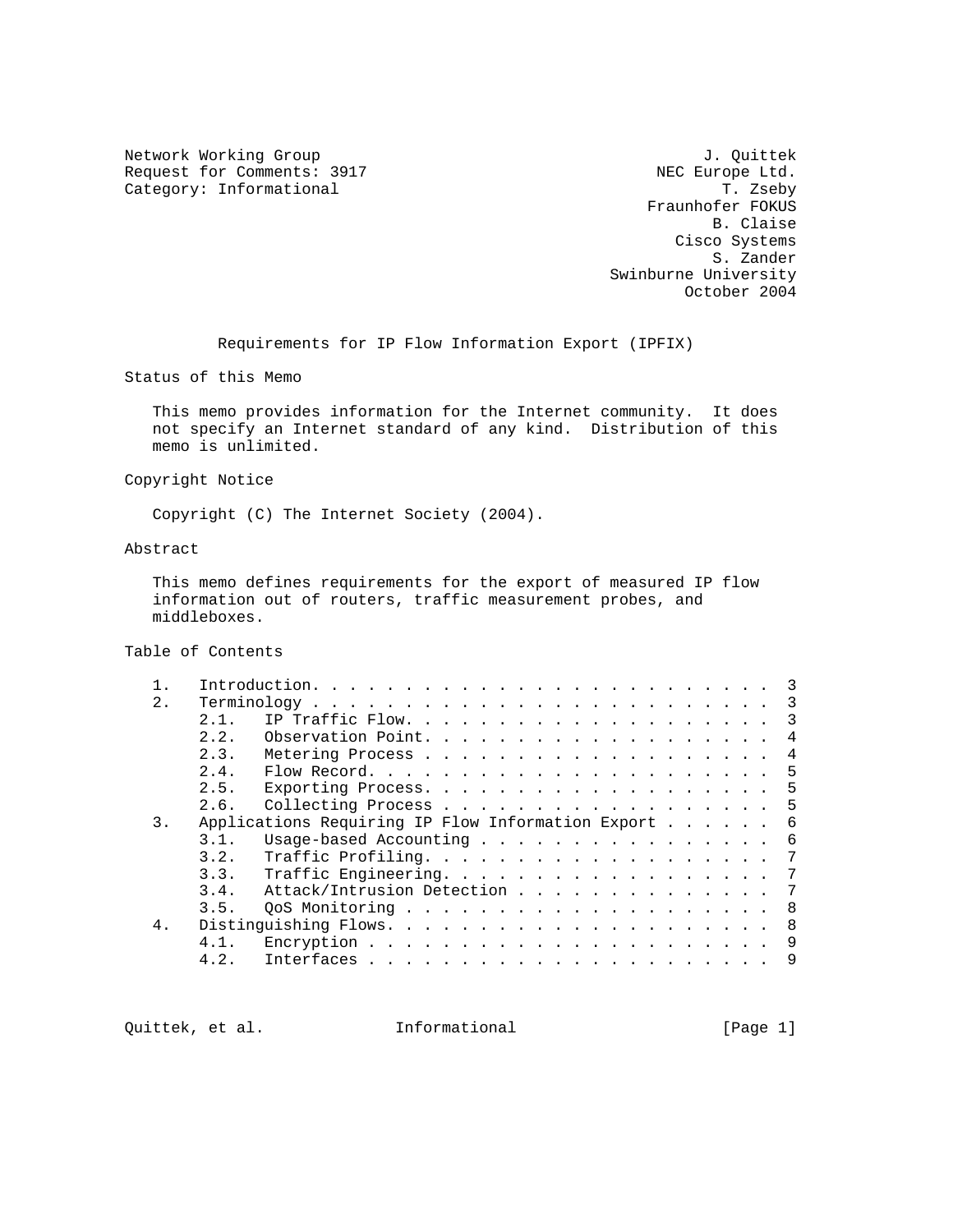|     | 4.3.       | IP Header Fields 9                                      |  |    |
|-----|------------|---------------------------------------------------------|--|----|
|     | 4.4.       | Transport Header Fields. 10                             |  |    |
|     | 4.5.       |                                                         |  |    |
|     | 4.6.       | DiffServ Code Point. 10                                 |  |    |
| 5.  |            |                                                         |  | 10 |
|     | 5.1.       |                                                         |  | 10 |
|     | 5.2.       |                                                         |  | 11 |
|     | 5.3.       |                                                         |  | 11 |
|     | 5.4.       |                                                         |  | 12 |
|     | 5.5.       | Time Synchronization                                    |  | 12 |
|     | 5.6.       |                                                         |  | 13 |
|     | 5.7.       |                                                         |  | 13 |
|     | 5.8.       | Packet Fragmentation                                    |  | 13 |
|     | 5.9.       | Ignore Port Copy 13                                     |  |    |
| б.  |            |                                                         |  | 14 |
|     | 6.1.       | Information Model.                                      |  | 14 |
|     | 6.2.       |                                                         |  | 16 |
|     | 6.3.       |                                                         |  | 16 |
|     |            | 6.3.1. Congestion Awareness.                            |  | 16 |
|     |            |                                                         |  | 17 |
|     |            |                                                         |  | 18 |
|     | 6.4.       | Push and Pull Mode Reporting                            |  | 18 |
|     | 6.5.       | Regular Reporting Interval                              |  | 18 |
|     | 6.6.       | Notification on Specific Events.                        |  | 18 |
|     | 6.7.       |                                                         |  |    |
| 7.  |            |                                                         |  | 19 |
|     | 7.1.       | Configuration of the Metering Process.                  |  | 19 |
|     | 7.2.       | Configuration of the Exporting Process                  |  | 19 |
| 8.  |            |                                                         |  | 20 |
|     | 8.1.       |                                                         |  | 20 |
|     | 8.2.       |                                                         |  | 20 |
|     | 8.3.       | Several Collecting Processes                            |  | 20 |
| 9.  |            | Special Device Considerations                           |  | 20 |
| 10. |            |                                                         |  | 23 |
|     | $10.1$ .   | Disclosure of Flow Information Data.                    |  | 23 |
|     | 10.2.      | Forgery of Flow Records.                                |  | 24 |
|     | 10.3.      | Denial of Service (DoS) Attacks. 24                     |  |    |
| 11. |            |                                                         |  | 25 |
| 12. |            | Appendix: Derivation of Requirements from Applications. |  | 26 |
| 13. | References |                                                         |  |    |
|     | 13.1.      | Normative References 31                                 |  |    |
|     | 13.2.      | Informative References 31                               |  |    |
|     |            |                                                         |  | 32 |
|     |            | 15. Full Copyright Statement                            |  | 33 |
|     |            |                                                         |  |    |

Quittek, et al. 1nformational 1999 [Page 2]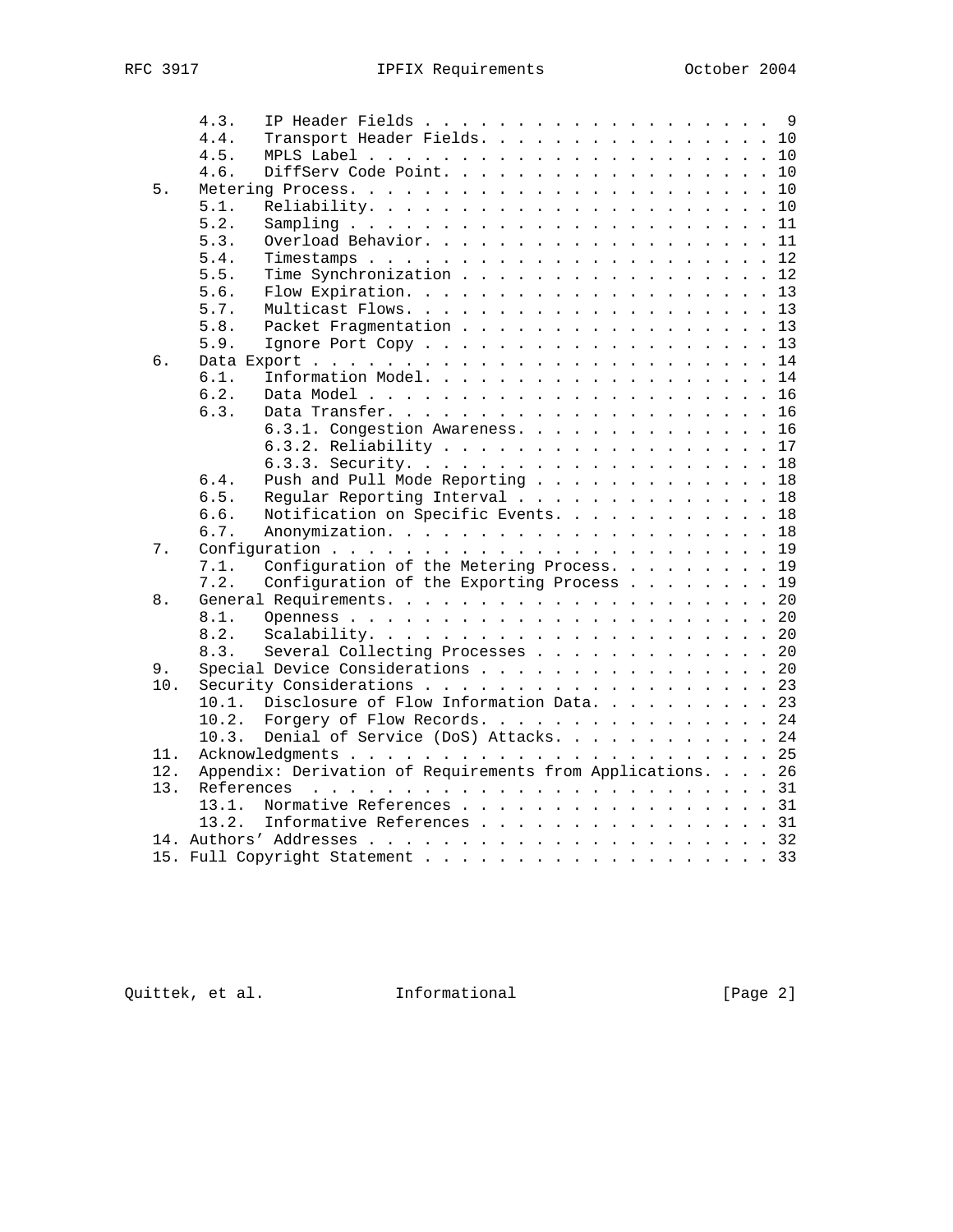### 1. Introduction

 There are several applications that require flow-based IP traffic measurements. Such measurements could be performed by a router while forwarding the traffic, by a middlebox [RFC3234], or by a traffic measurement probe attached to a line or a monitored port. This memo defines requirements for exporting traffic flow information out of these boxes for further processing by applications located on other devices. They serve as input to the standardization of the IPFIX protocol specifications.

 In section 3, a selection of such applications is presented. The following sections list requirements derived from these applications.

 In its early discussions the IPFIX Working Group chose to evaluate existing flow export protocols at the same time it was developing this 'requirements' document.

 Flow export, however, is not performed by a protocol acting alone, it also requires a system of co-operating processes. In producing IPFIX requirements, therefore, the Working Group decided to specify what was required by these various processes - the metering process, the exporting process, etc. In these specifications we use lower-case for the words must, may, and should, to indicate that IPFIX implementors have some freedom as to how to meet the requirements.

 The Working Group's goal is to produce standards-track RFCs describing the IPFIX information model and export protocol RFCs. As well as meeting the requirements set out in this document, the information model and protocol documents will provide a full specification of the IPFIX system, and will use uppercase keywords as in [RFC 2119].

# 2. Terminology

The following terminology is used in this document:

### 2.1. IP Traffic Flow

 There are several definitions of the term 'flow' being used by the Internet community. Within this document we use the following one:

 A flow is defined as a set of IP packets passing an observation point in the network during a certain time interval. All packets belonging to a particular flow have a set of common properties. Each property is defined as the result of applying a function to the values of:

Quittek, et al. **Informational** [Page 3]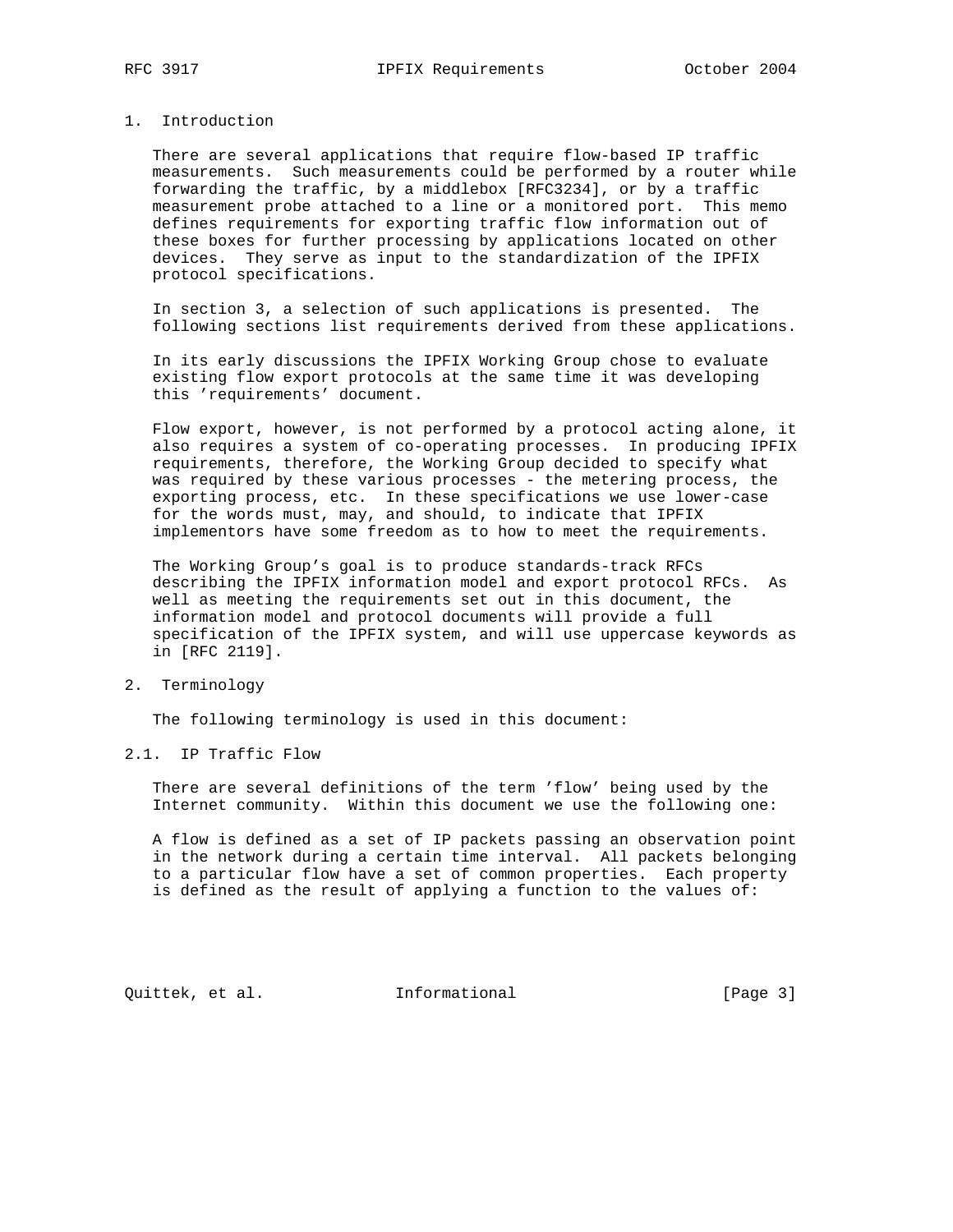- 1. one or more packet header field (e.g., destination IP address), transport header field (e.g., destination port number), or application header field (e.g., RTP header fields [RFC3550])
- 2. one or more characteristics of the packet itself (e.g., number of MPLS labels, etc.)
- 3. one or more of fields derived from packet treatment (e.g., next hop IP address, the output interface, etc.)

 A packet is defined to belong to a flow if it completely satisfies all the defined properties of the flow.

 This definition covers the range from a flow containing all packets observed at a network interface to a flow consisting of just a single packet between two applications with a specific sequence number. Please note that the flow definition does not necessarily match a general application-level end-to-end stream. However, an application may derive properties of application-level streams by processing measured flow data. Also, please note that although packet properties may depend on application headers, there is no requirement defined in this document related to application headers.

#### 2.2. Observation Point

 The observation point is a location in the network where IP packets can be observed. Examples are a line to which a probe is attached, a shared medium such as an Ethernet-based LAN, a single port of a router, or a set of interfaces (physical or logical) of a router.

 Note that one observation point may be a superset of several other observation points. For example one observation point can be an entire line card. This would be the superset of the individual observation points at the line card's interfaces.

### 2.3. Metering Process

 The metering process generates flow records. Input to the process are packet headers observed at an observation point and packet treatment at the observation point, for example the selected output interface. The metering process consists of a set of functions that includes packet header capturing, timestamping, sampling, classifying, and maintaining flow records.

 The maintenance of flow records may include creating new records, updating existing ones, computing flow statistics, deriving further flow properties, detecting flow expiration, passing flow records to the exporting process, and deleting flow records.

Quittek, et al. 1nformational 1999 [Page 4]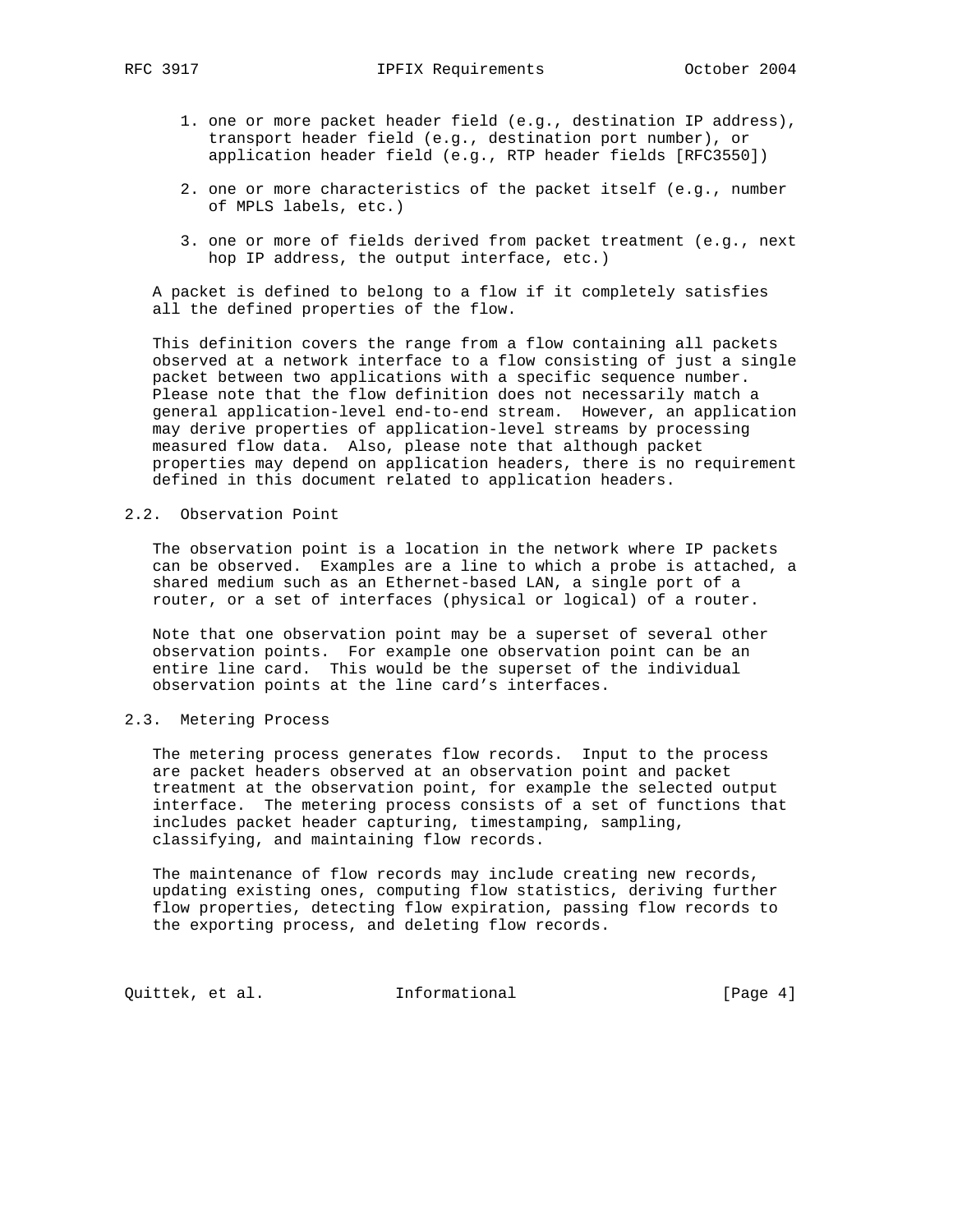The sampling function and the classifying function may be applied more than once with different parameters. Figure 1 shows the sequence in which the functions are applied. Sampling is not illustrated in the figure; it may be applied before any other function.



Figure 1: Functions of the metering process

### 2.4. Flow Record

 A flow record contains information about a specific flow that was metered at an observation point. A flow record contains measured properties of the flow (e.g., the total number of bytes of all packets of the flow) and usually characteristic properties of the flow (e.g., source IP address).

#### 2.5. Exporting Process

 The exporting process sends flow records to one or more collecting processes. The flow records are generated by one or more metering processes.

### 2.6. Collecting Process

 The collecting process receives flow records from one or more exporting processes. The collecting process might store received flow records or further process them, but these actions are out of the scope of this document.

Quittek, et al. **Informational** [Page 5]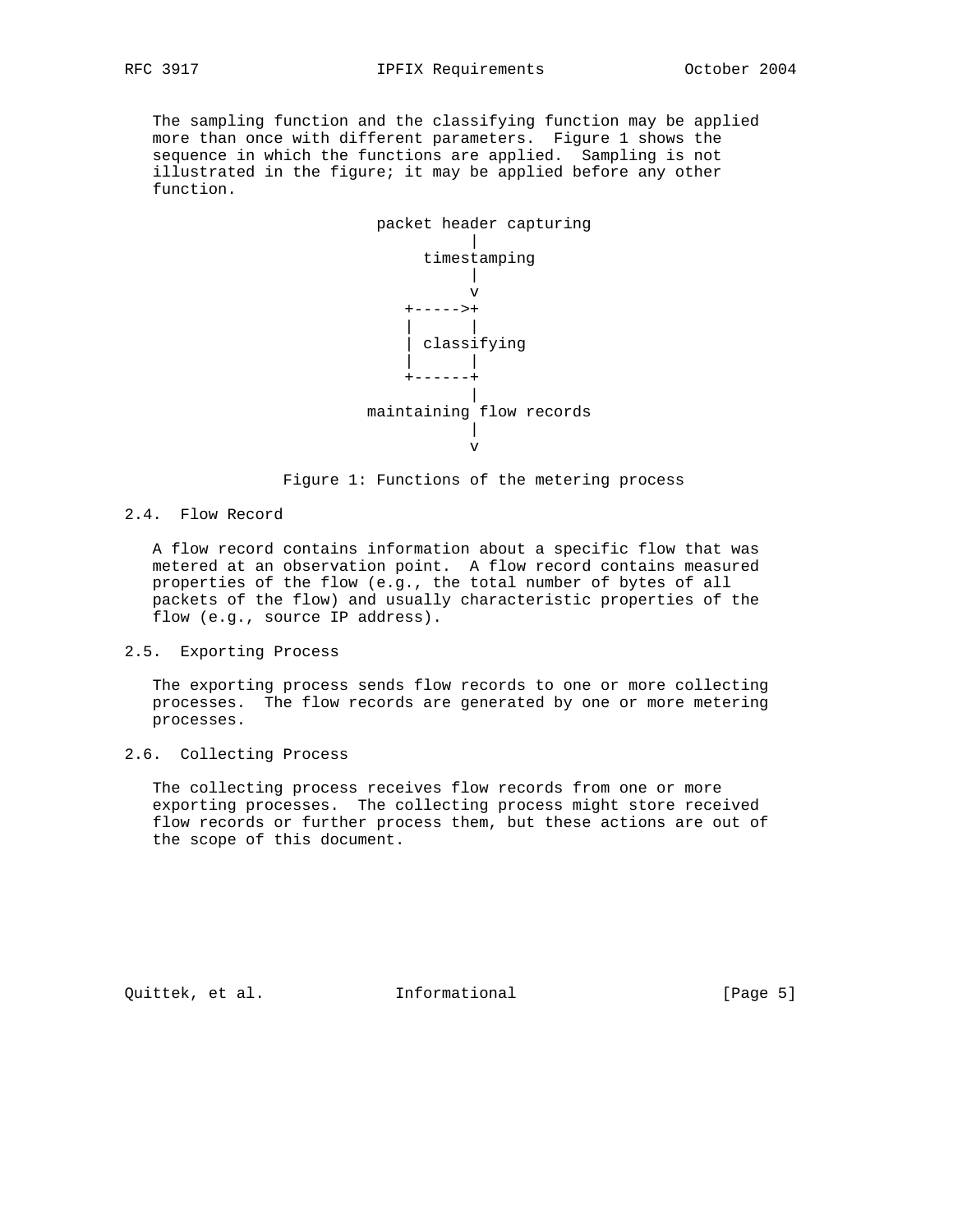# 3. Applications Requiring IP Flow Information Export

 This section describes a selection of applications requiring IP flow information export. Because requirements for flow export listed in further sections below are derived from these applications, their selection is crucial. The goal of this requirements document is not to cover all possible applications with all their flow export requirements, but to cover applications which are considered to be of significant importance in today's and/or future IP networks, and for which requirements can be met with reasonable technical effort.

 The list of applications should lead to a better understanding of the requirements which is particularly important when designing or implementing traffic flow metering functions. A detailed overview of which requirement was derived from which application(s) is given in the appendix.

 Please note that the described applications can have a large number of differing implementations. Requirement details or requirement significance (required (must), recommended (should), optional (may)) could differ for specific implementations and/or for specific application scenarios. Therefore we derive the requirements from the general functionality of the selected applications. Some particular cases will even mandate more stringent requirements than the ones defined in this document. For example, usage-based accounting is certainly the application that will probably mandate the highest degree of reliability amongst the applications discussed below. The reliability requirements defined in sections 5.1 and 6.3.2. are not sufficient to guarantee the level of reliability that is needed for many usage-based accounting systems. Particular reliability requirements for accounting systems are discussed in [RFC2975].

#### 3.1. Usage-based Accounting

 Several new business models for selling IP services and IP-based services are currently under investigation. Beyond flat rate services which do not need accounting, accounting can be based on time or volume. Accounting data can serve as input for billing systems. Accounting can be performed per user or per user group, it can be performed just for basic IP service or individually per high level service and/or per content type delivered. For advanced/future services, accounting may also be performed per class of service, per application, per time of day, per (label switched) path used, etc.

Quittek, et al. **Informational** [Page 6]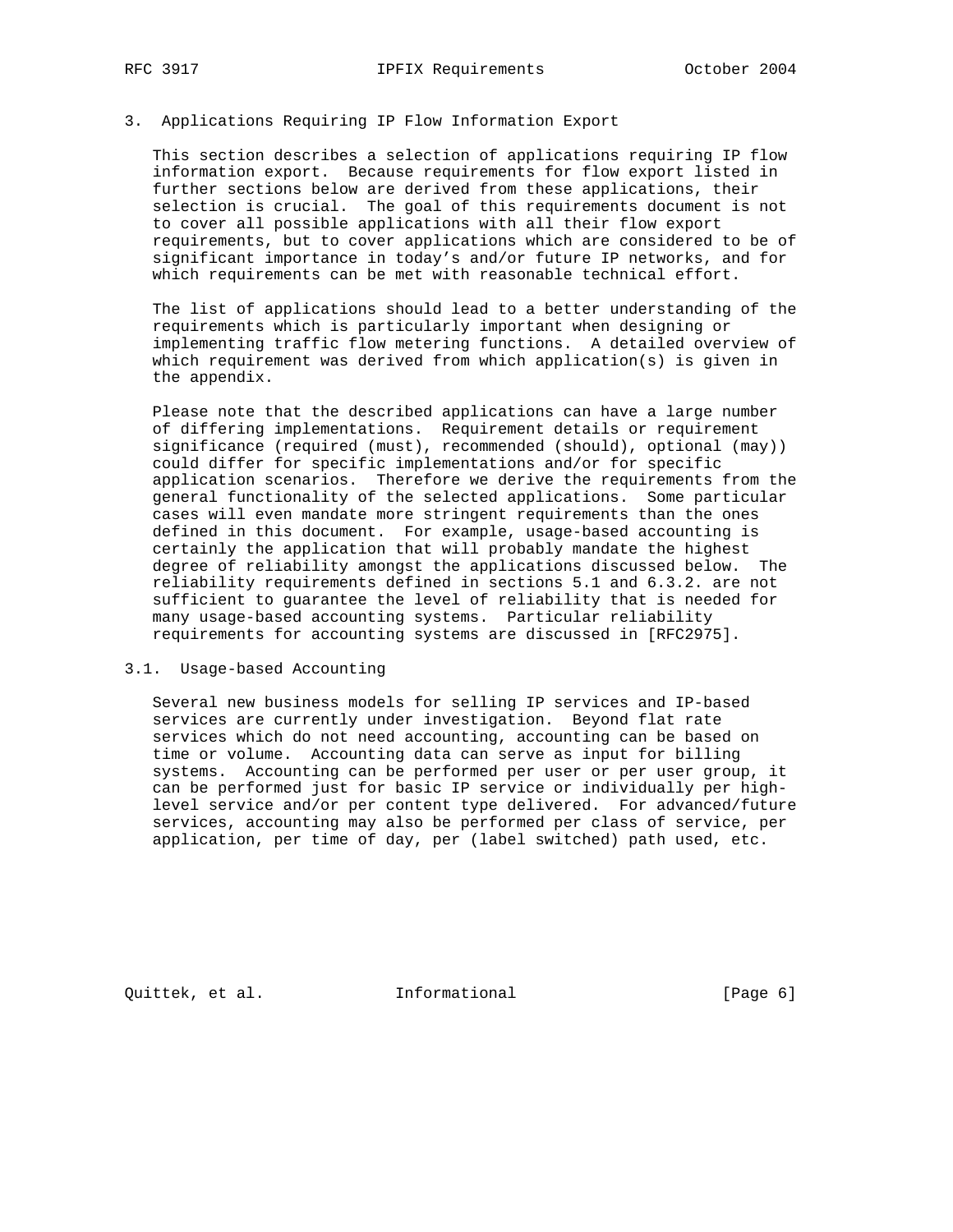# 3.2. Traffic Profiling

 Traffic profiling is the process of characterizing IP flows by using a model that represents key parameters of the flows such as flow duration, volume, time, and burstiness. It is a prerequisite for network planning, network dimensioning, trend analysis, business model development, and other activities. It depends heavily on the particular traffic profiling objective(s), which statistics, and which accuracy are required from the measurements. Typical information needed for traffic profiling is the distribution of used services and protocols in the network, the amount of packets of a specific type (e.g., percentage of IPv6 packets) and specific flow profiles.

 Since objectives for traffic profiling can vary, this application requires a high flexibility of the measurement infrastructure, especially regarding the options for measurement configuration and packet classification.

#### 3.3. Traffic Engineering

 Traffic Engineering (TE) comprises methods for measurement, modelling, characterization and control of a network. The goal of TE is the optimization of network resource utilization and traffic performance [RFC2702]. Since control and administrative reaction to measurement results requires access to the involved network nodes, TE mechanisms and the required measurement function usually are performed within one administrative domain. Typical parameters required for TE are link utilization, load between specific network nodes, number, size and entry/exit points of the active flows and routing information.

#### 3.4. Attack/Intrusion Detection

 Capturing flow information plays an important role for network security, both for detection of security violation, and for subsequent defense. In case of a Denial of Service (DOS) attack, flow monitoring can allow detection of unusual situations or suspicious flows. In a second step, flow analysis can be performed in order to gather information about the attacking flows, and for deriving a defense strategy.

 Intrusion detection is a potentially more demanding application which would not only look at specific characteristics of flows, but may also use a stateful packet flow analysis for detecting specific, suspicious activities, or unusually frequent activities. Such activities may be characterized by specific communication patterns, detectable by characteristic sequences of certain packet types.

Quittek, et al. 1nformational (Page 7)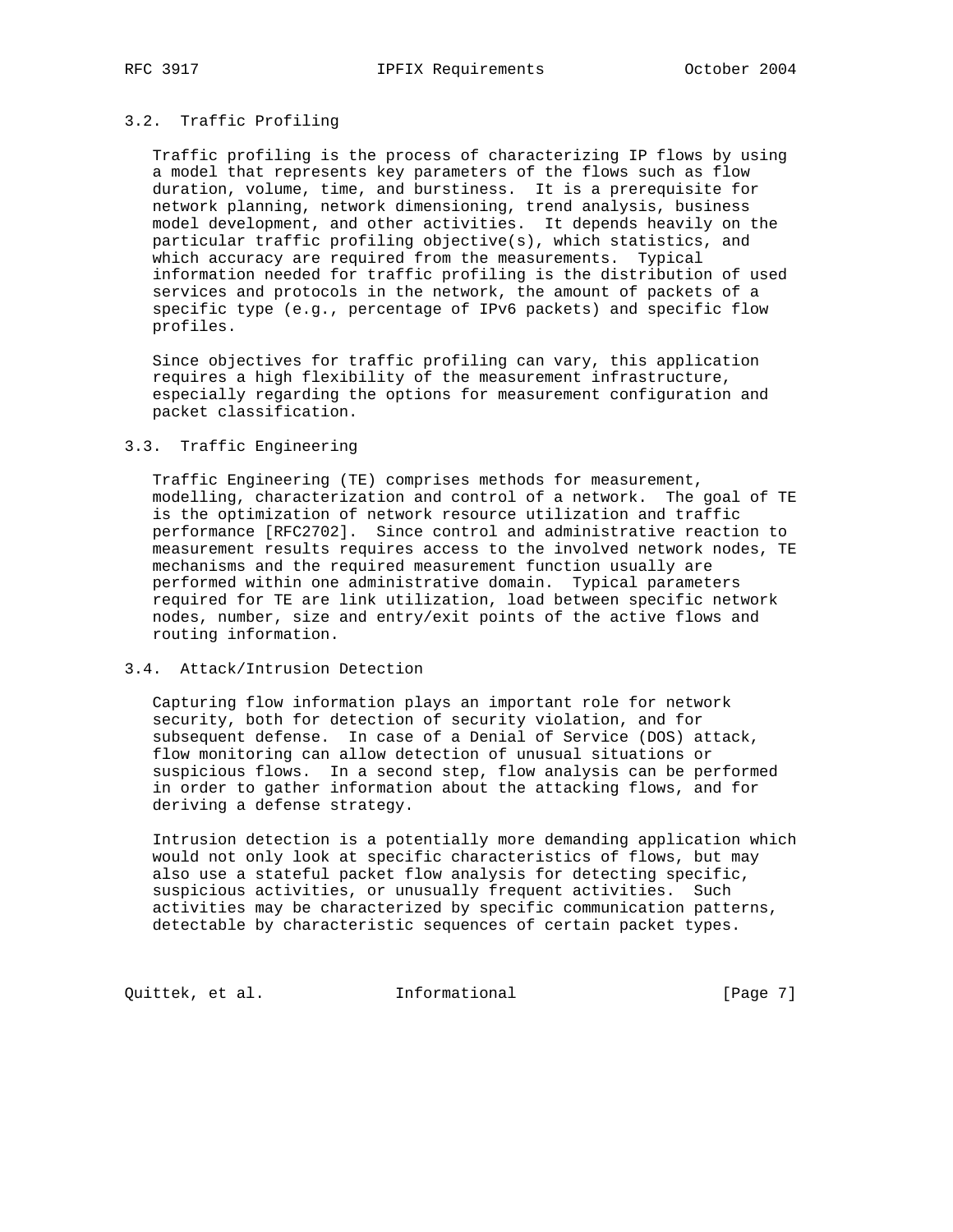#### 3.5. QoS Monitoring

 QoS monitoring is the passive measurement of quality parameters for IP flows. In contrast to active measurements, passive measurements utilize the existing traffic in the network for QoS analysis. Since no test traffic is sent, passive measurements can only be applied in situations where the traffic of interest is already present in the network. One example application is the validation of QoS parameters negotiated in a service level specification. Note that passive/active measurement is also referred to as non intrusive/intrusive measurement or as measurement of observed/synthetic traffic.

 Passive measurements cannot provide the kind of controllable experiments that can be achieved with active measurements. On the other hand passive measurements do not suffer from undesired side effects caused by sending test traffic (e.g., additional load, potential differences in treatment of test traffic and real customer traffic).

 QoS monitoring often requires the correlation of data from multiple observation points (e.g., for measuring one-way metrics). This requires proper clock synchronization of the involved metering processes. For some measurements, flow records and/or notifications on specific events at the different observation points must be correlated, for example the arrival of a certain packet. For this, the provisioning of post-processing functions (e.g., the generation of packet IDs) at the metering processes would be useful. Since QoS monitoring can lead to a huge amount of measurement result data, it would highly benefit from mechanisms to reduce the measurement data, like aggregation of results and sampling.

 Please note that not all requirements for QoS monitoring are covered by the IPFIX requirements specified in the following sections. The IPFIX requirements are targeted at per flow information including summaries of per-packet properties for packets within a flow, but not per-packet information itself. For example jitter measurement requires timestamping each packet and reporting of all timestamps of a flow, but the IPFIX requirements only cover timestamps of first and last packet of a flow.

### 4. Distinguishing Flows

 Packets are mapped to flows by evaluating their properties. Packets with common properties are considered to belong to the same flow. A packet showing at least one difference in the set of properties is considered to belong to a different flow.

Quittek, et al. 1nformational (Page 8)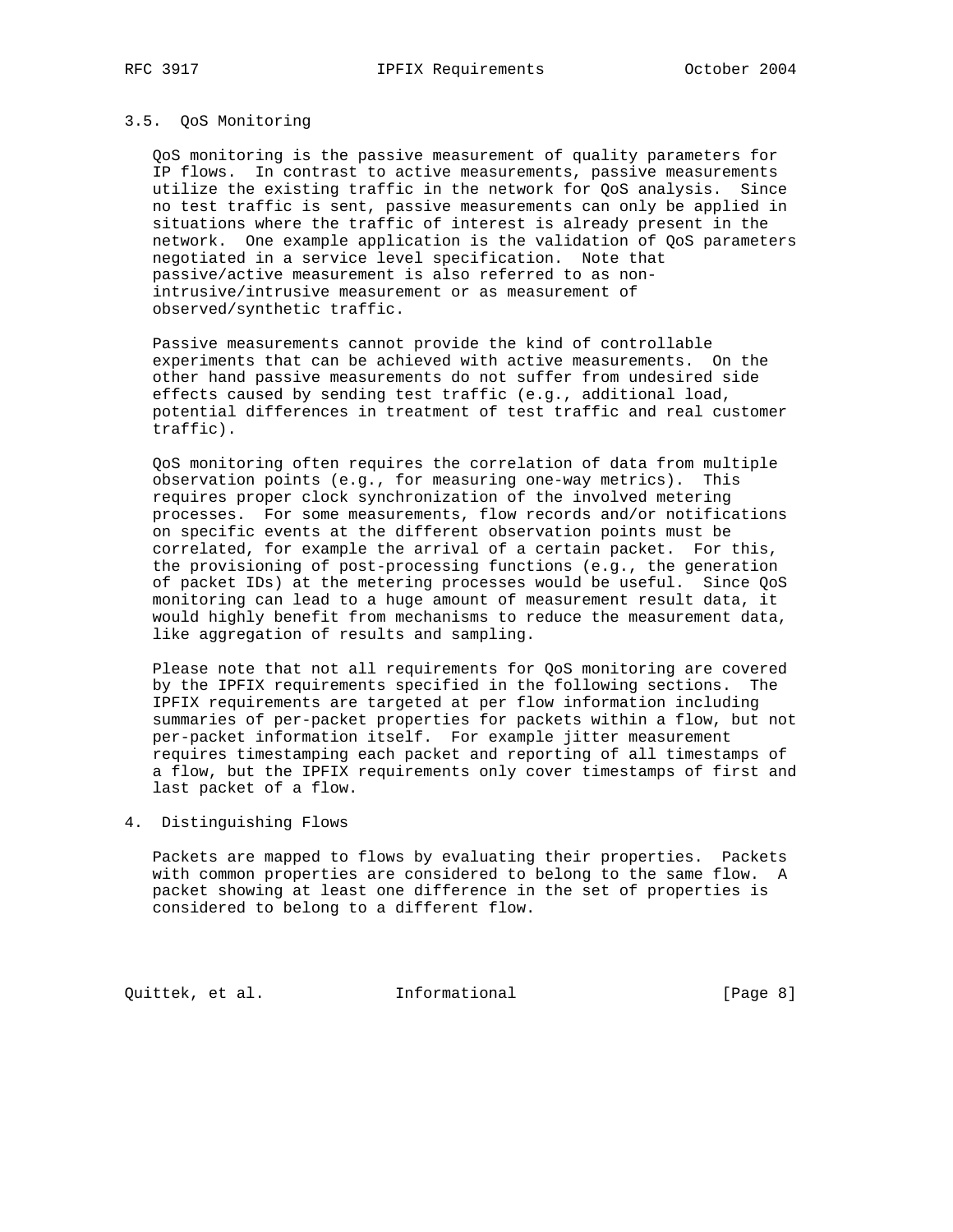The following subsections list a set of properties which a metering process must, should, or may be able to evaluate for mapping packets to flows. Please note that requiring the ability to evaluate a certain property does not imply that this property must be evaluated for each packet. In other words, meeting the IPFIX requirements means that the metering process in general must be able, via its configuration, to somehow support to distinguish flows via all the must fields, even if in certain circumstances/for certain applications, only a subset of the must fields is needed and effectively used to distinguish flows.

 Which combination of properties is used for distinguishing flows and how these properties are evaluated depends on the configuration of the metering process. The configured choice of evaluated properties strongly depends on the environment and purpose of the measurement and on the information required by the collecting process. But in any case, a collecting process must be able to clearly identify, for each received flow record, which set of properties was used for distinguishing this flow from other ones.

 For specific deployments, only a subset of the required properties listed below can be used to distinguish flows. For example, in order to aggregate the flow records and reduce the number of flow records exported. On the other hand, some other deployments will require distinguishing flows by some extra parameters, such as the TTL field of the IP header or the BGP Autonomous System number [RFC1771] of the IP destination address.

#### 4.1. Encryption

 If encryption is used, the metering process might not be able to access all header fields. A metering process must meet the requirements stated in this section 4 only for packets that have the relevant header fields not encrypted.

#### 4.2. Interfaces

 The metering process must be able to separate flows by the incoming interface or by the outgoing interface or by both of them.

#### 4.3. IP Header Fields

 The metering process must be able to separate flows by the following fields of the IP header:

- 1. source IP address
- 2. destination IP address

Quittek, et al. **Informational** [Page 9]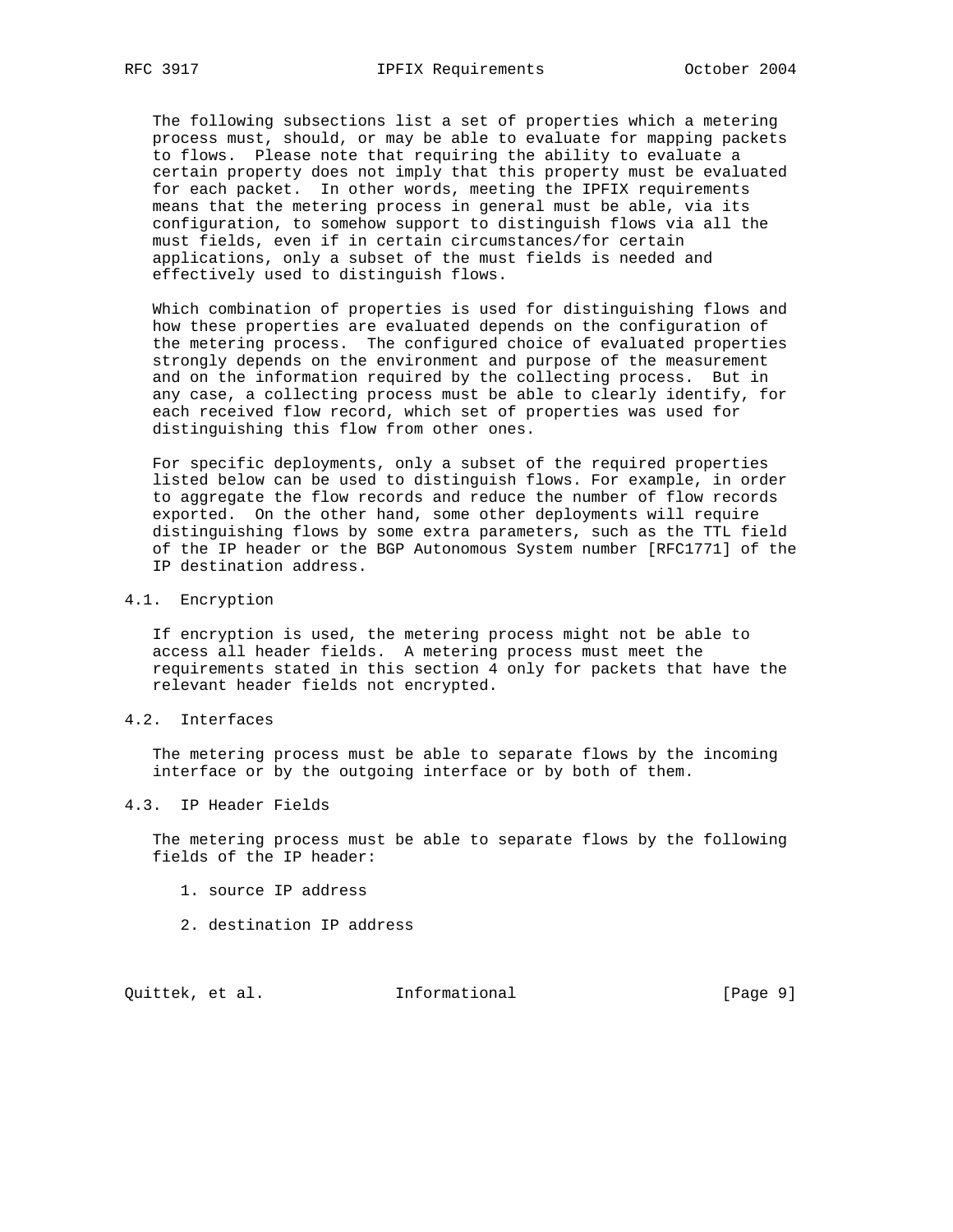3. protocol type (TCP, UDP, ICMP, ...)

 For source address and destination address, separating by full match must be supported as well as separation by prefix match.

 The metering process should be able to separate flows by the IP version number if the observation point is located at a device that is supporting more than one IP version.

4.4. Transport Header Fields

 The metering process must be able to separate flows by the port numbers of the transport header in case of TCP or UDP being used as transport protocol. The metering process should be able to separate flows by the port numbers of the transport header in case of SCTP [RFC2960].

 For separation, both, source and destination port number must be supported for distinguishing flows, individually as well as in combination.

4.5. MPLS Label

 If the observation point is located at a device supporting Multiprotocol Label Switching (MPLS, see [RFC3031]) then the metering process must be able to separate flows by the MPLS label.

4.6. DiffServ Code Point

 If the observation point is located at a device supporting Differentiated Services (DiffServ) then the metering process must be able to separate flows by the DiffServ Code Point (DSCP, see [RFC2474]).

5. Metering Process

 The following are requirements for the metering process. All measurements must be conducted from the point of view of the observation point.

#### 5.1. Reliability

 The metering process must either be reliable or the absence of reliability must be known and indicated. The metering process is reliable if each packet passing the observation point is metered according to the configuration of the metering process. If, e.g.,

Quittek, et al. Informational [Page 10]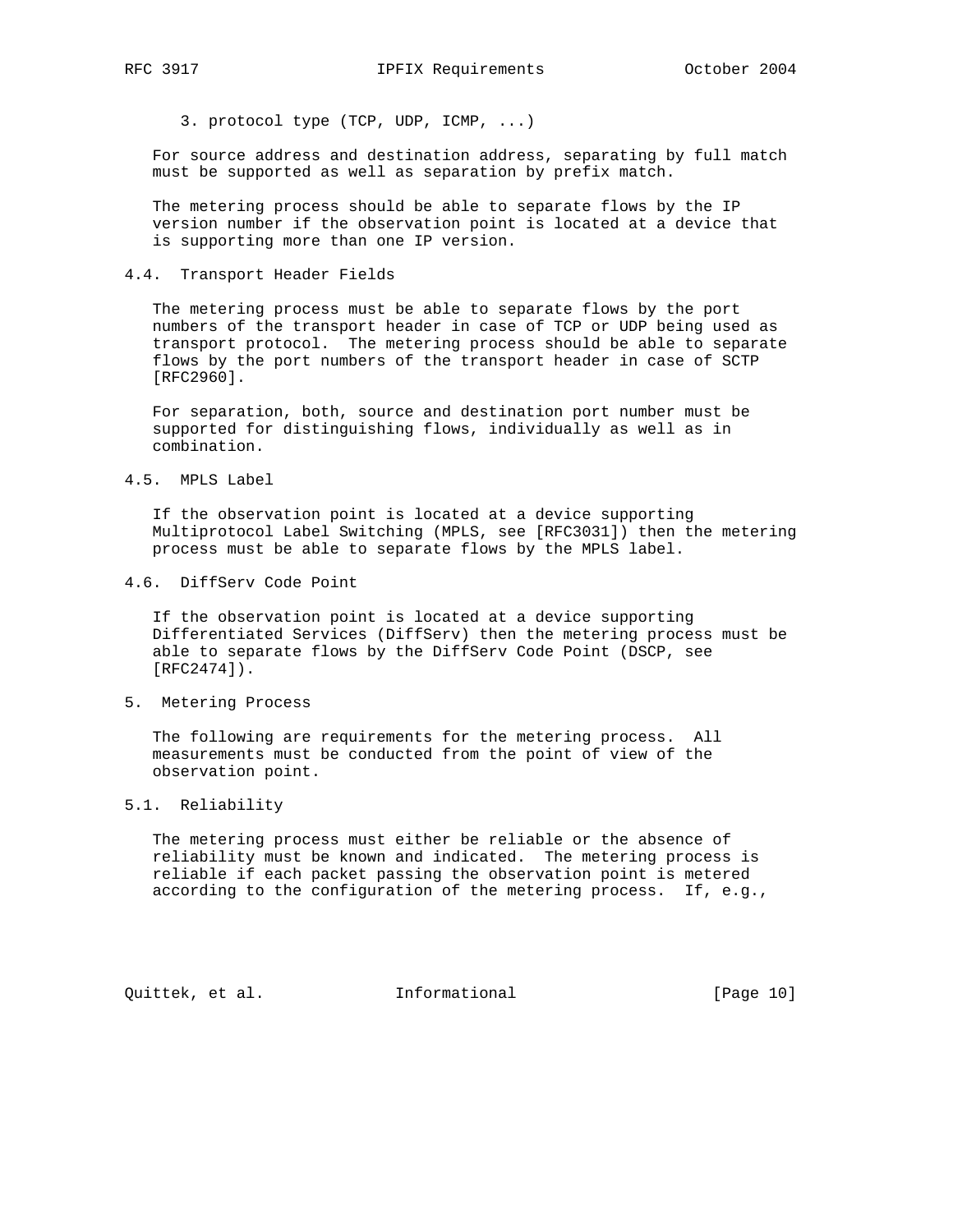due to some overload, not all passing packets can be included into the metering process, then the metering process must be able to detect this failure and to report it.

### 5.2. Sampling

 Sampling describes the systematic or random selection of a subset of elements (the sample) out of a set of elements (the parent population). Usually the purpose of applying sampling techniques is to estimate a parameter of the parent population by using only the elements of the subset. Sampling techniques can be applied for instance to select a subset of packets out of all packets of a flow or to select a subset of flows out of all flows on a link. Sampling methods differ in their sampling strategy (e.g., systematic or random) and in the event that triggers the selection of an element. The selection of one packet can for instance be triggered by its arrival time (time-based sampling), by its position in the flow (count-based sampling) or by the packet content (content-based sampling).

 The metering process may support packet sampling. If sampling is supported, the sampling configuration must be well defined. The sampling configuration includes the sampling method and all its parameters.

 If the sampling configuration is changed during operation, the new sampling configuration with its parameters must be indicated to all collecting processes receiving the affected flow records. Changing the sampling configuration includes: adding a sampling function to the metering process, removing a sampling function from the metering process, change sampling method, and change sampling parameter(s).

 In case of any change in the sampling configuration, all flow records metered by the previous sampling configuration must be terminated and exported according to the export configuration. The metering process must not merge the flow records generated with the new sampling configuration with the flow records generated with the previous sampling configuration.

### 5.3. Overload Behavior

 In case of an overload, for example lack of memory or processing power, the metering process may change its behavior in order to cope with the lack of resources. Possible reactions include:

Quittek, et al. Informational [Page 11]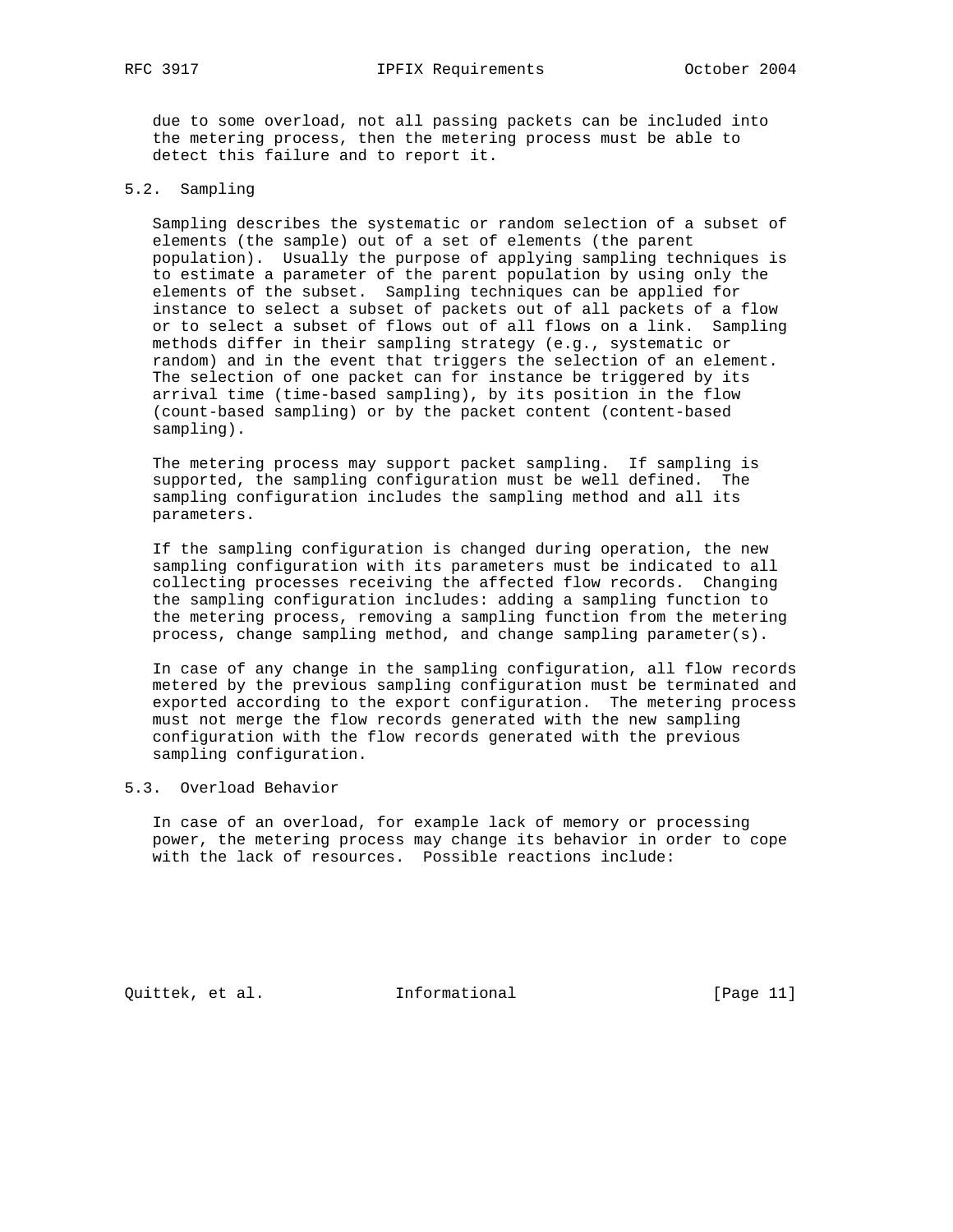- Reduce the number of flows to be metered. This can be achieved by more coarse-grained flow measurement or by a restriction of the flow records to a subset of the set of original ones.
- Start sampling packets before they are processed by the metering process or - if sampling is already performed reduce the sampling frequency.
- Stop metering.
- Reducing the resource usage of competing processes on the same device. Example: reducing the packet forwarding throughput

 Overload behavior is not restricted to the four options listed above. But in case the overload behavior induces a change of the metering process behavior, the overload behavior must be clearly defined.

 For some flows, the change of behavior might have an impact on the data that would be stored in the associated flow records after the change, for example if the packet classification is changed or the sampling frequency. These flows must be considered as terminated and the associated flow records must be exported separately from new ones generated after the behavior change. The terminated flow records and new ones generated after the behavior change must not be merged by the metering process. The collecting process must be able to distinguish the affected flow records generated before and after the change of behavior. This requirement does not apply to flows and associated flow records not affected by the change of metering process behavior.

# 5.4. Timestamps

 The metering process must be able to generate timestamps for the first and the last observation of a packet of a flow at the observation point. The timestamp resolution must be at least the one of the sysUpTime [RFC3418], which is one centisecond.

### 5.5. Time Synchronization

 It must be possible to synchronize timestamps generated by a metering process with Coordinated Universal Time (UTC).

 Note that the possibility of synchronizing timestamps of each single metering process with UTC implies the possibility of synchronizing timestamps generated by different metering processes.

Quittek, et al. 1nformational [Page 12]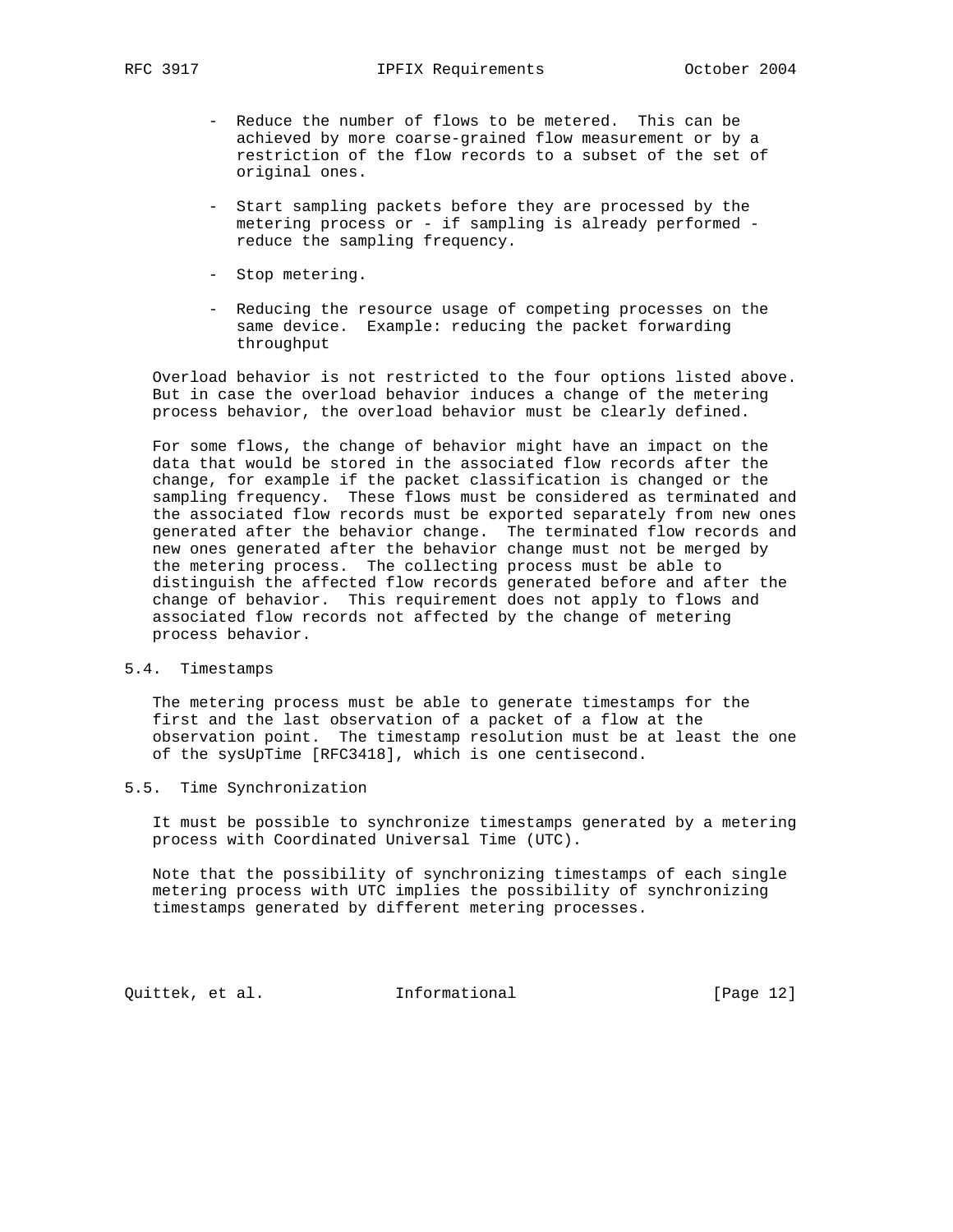Note that this does not necessarily imply that timestamps generated by the metering process are UTC timestamps. For example, this requirement can be met by using local system clock values as timestamps and adding an additional timestamp when exporting a report to a collecting process. Then the collecting process can synchronize the timestamps by calculating the offset between UTC and the system clock of the metering process.

#### 5.6. Flow Expiration

 The metering process must be able to detect flow expirations. A flow is considered to be expired if no packet of this flow has been observed for a given timeout interval. The metering process may support means for detecting the expiration of a flow before a timeout occurs, for example by detecting the FIN or RST bits in a TCP connection. The procedure for detecting a flow expiration must be clearly defined.

5.7. Multicast Flows

 For multicast flows containing packets replicated to multiple output interfaces, the metering process should be able to maintain discrete flow records per different output interface. For example, the metering process should be able to report an incoming multicast packet that is replicated to four output interfaces in four different flow records that differ by the output interface.

#### 5.8. Packet Fragmentation

 In case of IP packet fragmentation and depending on the classification scheme, only the zero-offset fragment of a single initial packet might contain sufficient information to classify the packet. Note that this fragment should be the first one generated by the router imposing the fragmentation [RFC791], but might not be the first one observed by the IPFIX device, due to reordering reasons. The metering process may keep state of IP packet fragmentation in order to map fragments that do not contain sufficient header information correctly to flows.

### 5.9. Ignore Port Copy

 The metering process may be able to ignore packets which are generated by a port copy function acting at the device where the observation point of a flow is located.

Quittek, et al. Informational [Page 13]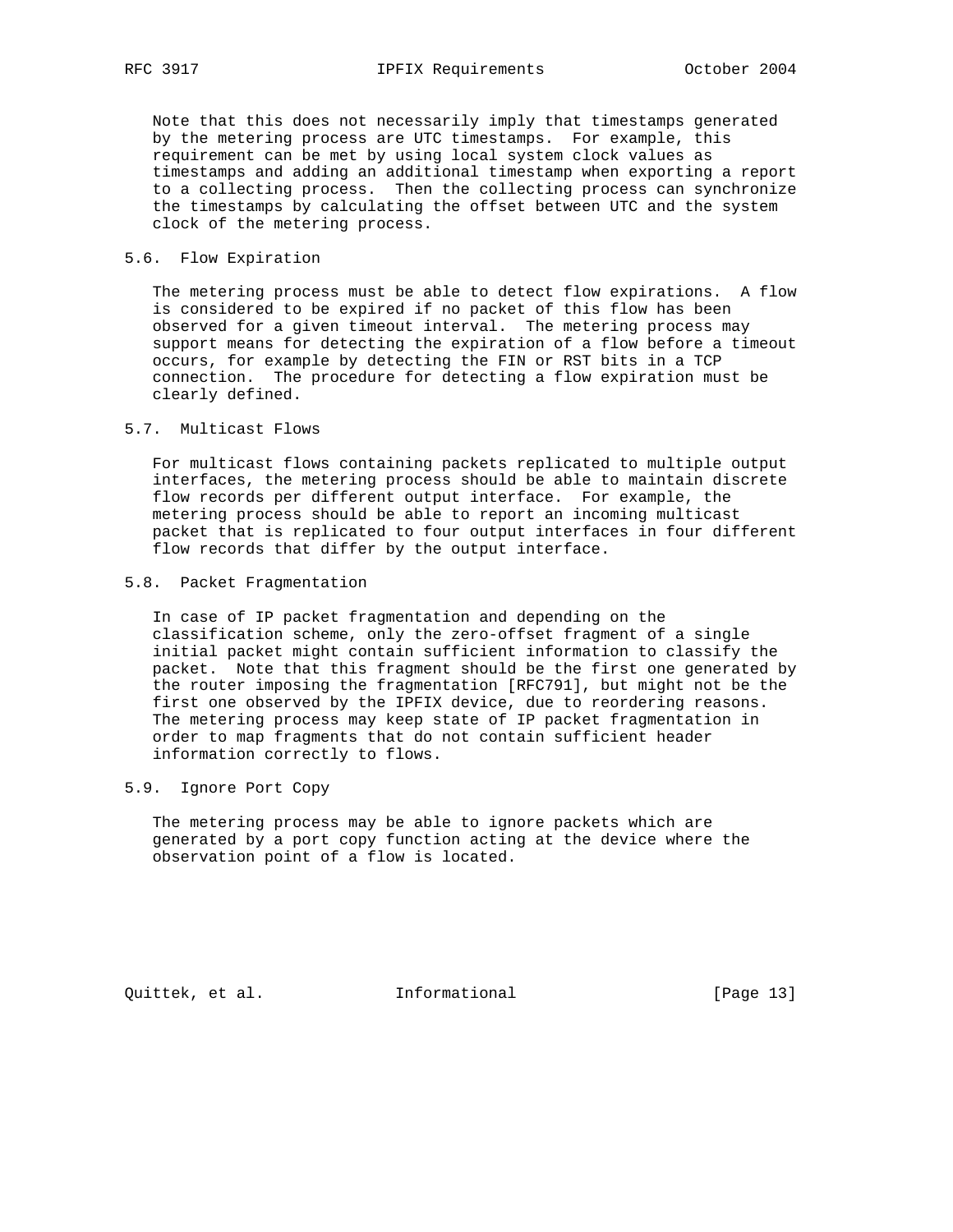# 6. Data Export

 The following are requirements for exporting flow records out of the exporting process. Beside requirements on the data transfer, we separate requirements concerning the information model from requirements concerning the data model. Furthermore, we list requirements on reporting times and notification on specific events, and on anonymization of flow records.

### 6.1. Information Model

 The information model for the flow information export is the list of attributes of a flow to be contained in the report (including the semantics of the attributes).

 This section lists attributes an exporting process must, should or may be able to report. This does not imply that each exported flow record must contain all required attributes. But it implies that it must be possible to configure the exporting process in a way that the information of all required attributes can be transmitted from the exporting process to the receiving collecting process(es) for each exported flow.

 In other words, meeting the IPFIX requirements means that the exporting process in general must be able, via its configuration, to somehow support to report all the must fields, even if in certain circumstances or for certain applications, only a subset of the set of all must fields is needed and effectively reported.

 Beyond that, the exporting process might offer to report further attributes not mentioned here. A particular flow record may contain some of the "required" attributes as well as some additional ones, for example covering future technologies.

 This document does not impose that the following attributes are reported for every single flow record, especially for repetitive attributes. For example, if the observation point is the incoming packet stream at the IP interface with the ifIndex value 3, then this observation point does not have to be exported as part of every single flow record. Exporting it just once might give sufficient information to the collecting process.

 The exporting process must be able to report the following attributes for each metered flow:

 1. IP version number This requirement only applies if the observation point is located at a device supporting more than one version of IP.

Quittek, et al. Informational [Page 14]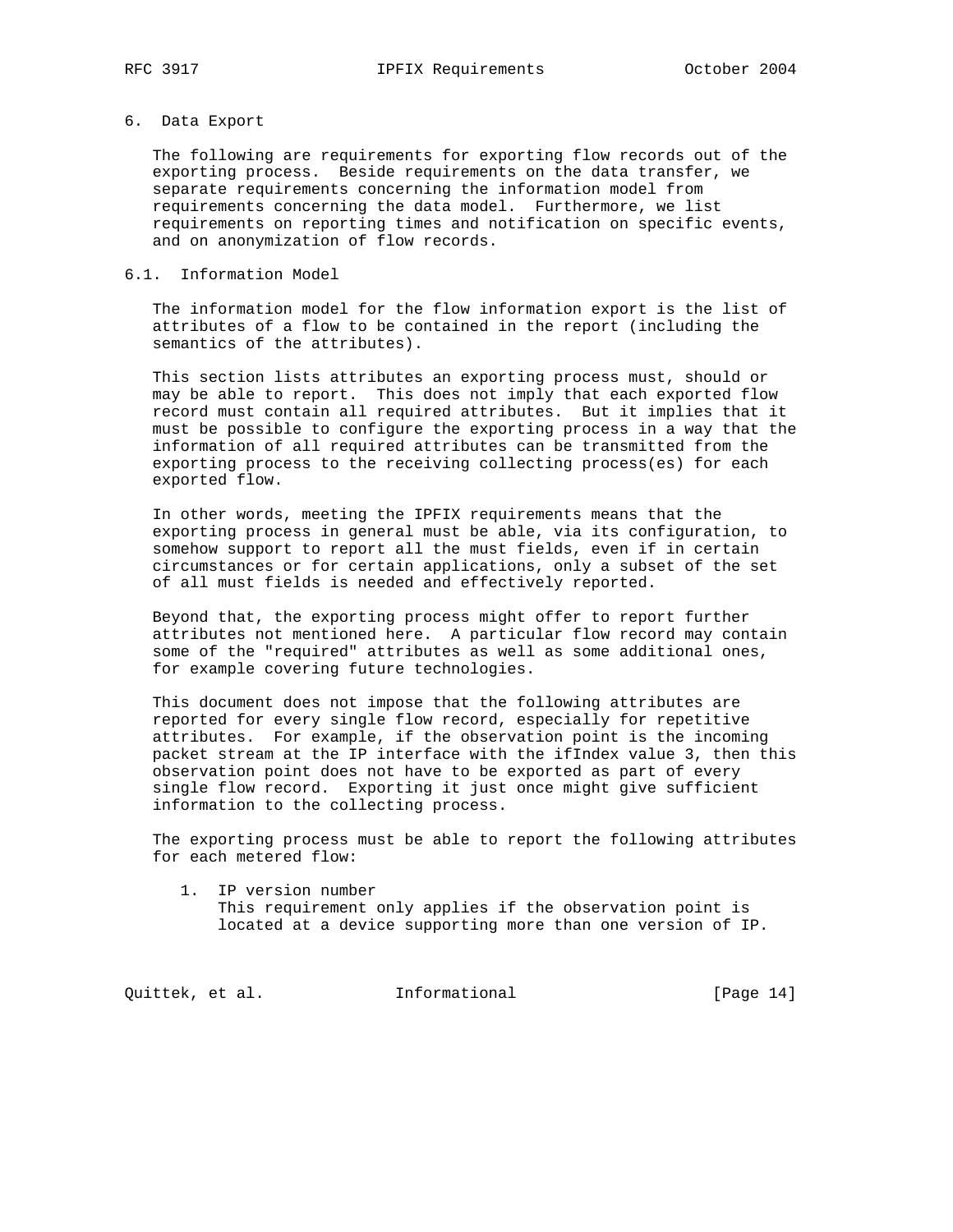| ⌒<br>DБ<br>◥ | v. |
|--------------|----|
|              |    |

- 2. source IP address
- 3. destination IP address
- 4. IP protocol type (TCP,UDP,ICMP,...)
- 5. if protocol type is TCP or UDP: source TCP/UDP port number
- 6. if protocol type is TCP or UDP: destination TCP/UDP port
- number 7. packet counter If a packet is fragmented, each fragment is counted as an individual packet.
- 8. byte counter The sum of the total length in bytes of all IP packets belonging to the flow. The total length of a packet covers IP header and IP payload.
- 9. type of service octet (in case of IPv4), traffic class octet (in case of IPv6). According to [RFC2474], these octets include the DiffServ Code Point that has a length of 6 bits.
- 10. in case of IPv6: Flow Label
- 11. if MPLS is supported at the observation point: the top MPLS label or the corresponding forwarding equivalence class (FEC, [RFC3031]) bound to that label. The FEC is typically defined by an IP prefix.
- 12. timestamp of the first packet of the flow
- 13. timestamp of the last packet of the flow
- 14. if sampling is used: sampling configuration
- 15. unique identifier of the observation point
- 16. unique identifier of the exporting process

 The exporting process should be able to report the following attributes for each metered flow:

- 17. if protocol type is ICMP: ICMP type and code
- 18. input interface (ifIndex) This requirement does not apply if the observation point is located at a probe device.
- 19. output interface (ifIndex) This requirement does not apply if the observation point is located at a probe device.
- 20. multicast replication factor the number of outgoing packets originating from a single incoming multicast packet. This is a dynamic property of multicast flows, that may change over time. For unicast flows it has the constant value 1. The reported value must be the value of the factor at the time the flow record is exported.

 The exporting process may be able to report the following attributes for each metered flow:

21. Time To Live (in case of IPv4) or Hop Limit (in case of IPv6)

Quittek, et al. Informational [Page 15]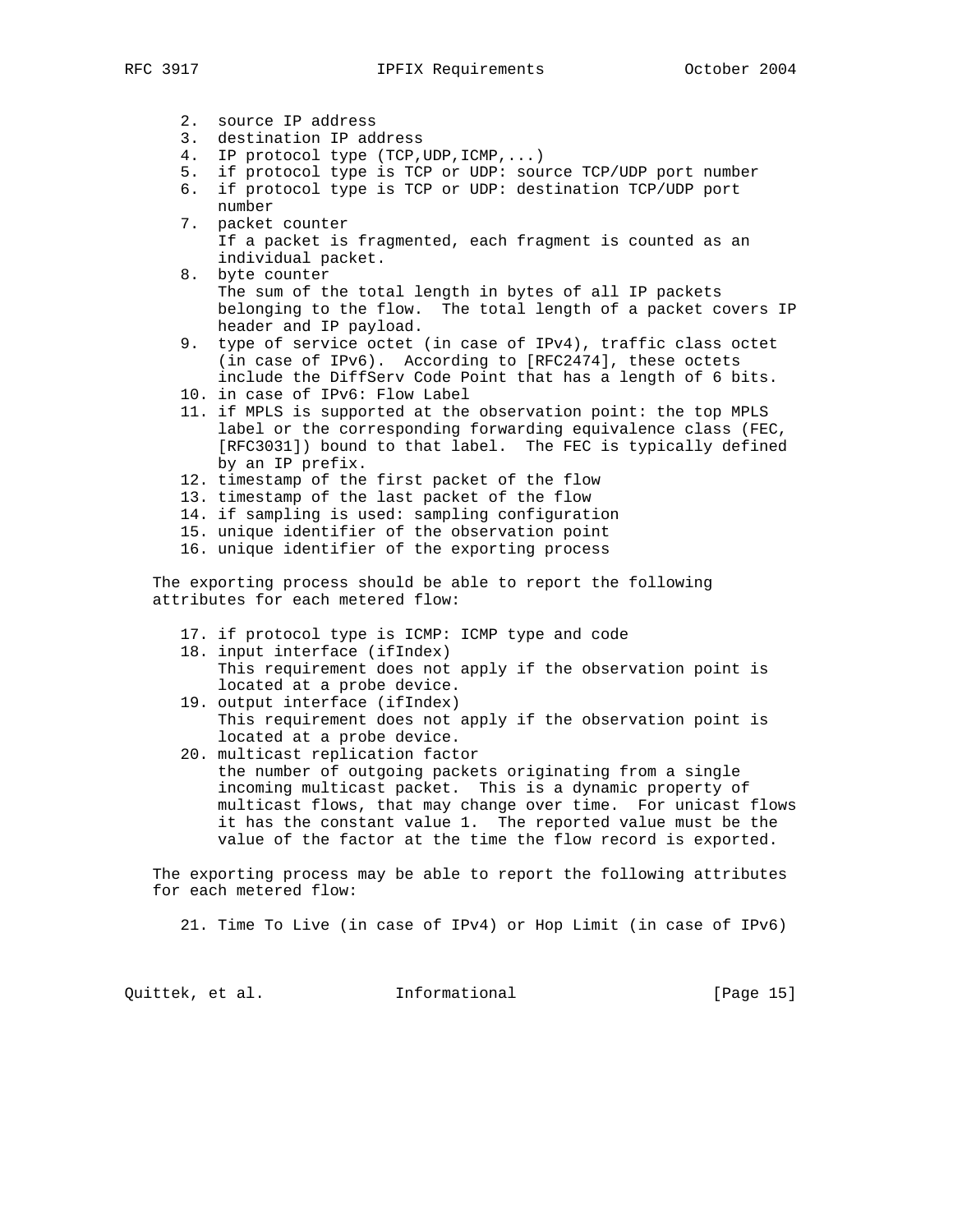- 22. IP header flags
- 23. TCP header flags
- 24. dropped packet counter at the observation point
- If a packet is fragmented, each fragment must be counted as an individual packet.
- 25. fragmented packet counter counter of all packets for which the fragmented bit is set in the IP header
- 26. next hop IP address
- 27. source BGP Autonomous System number (see [RFC1771])
- 28. destination BGP Autonomous System number
- 29. next hop BGP Autonomous System number
- 6.2. Data Model

 The data model describes how information is represented in flow records.

 The data model must be extensible for future attributes to be added. Even if a set of attributes is fixed in the flow record, the data model must provide a way of extending the record by configuration or for certain implementations.

 The data model used for exporting flow information must be flexible concerning the flow attributes contained in flow records. A flexible record format would offer the possibility of defining records in a flexible (customizable) way regarding the number and type of contained attributes.

 The data model should be independent of the underlying transport protocol, i.e., the data transfer.

6.3. Data Transfer

 Requirements for the data transfer include reliability, congestion awareness, and security requirements. For meeting these requirements the exporting process can utilize existing security features provided by the device hosting the process and/or provided by the transport network. For example it can use existing security technologies for authentication and encryption or it can rely on physical protection of a separated network for transferring flow information.

6.3.1. Congestion Awareness

For the data transfer, a congestion aware protocol must be supported.

Quittek, et al. Informational [Page 16]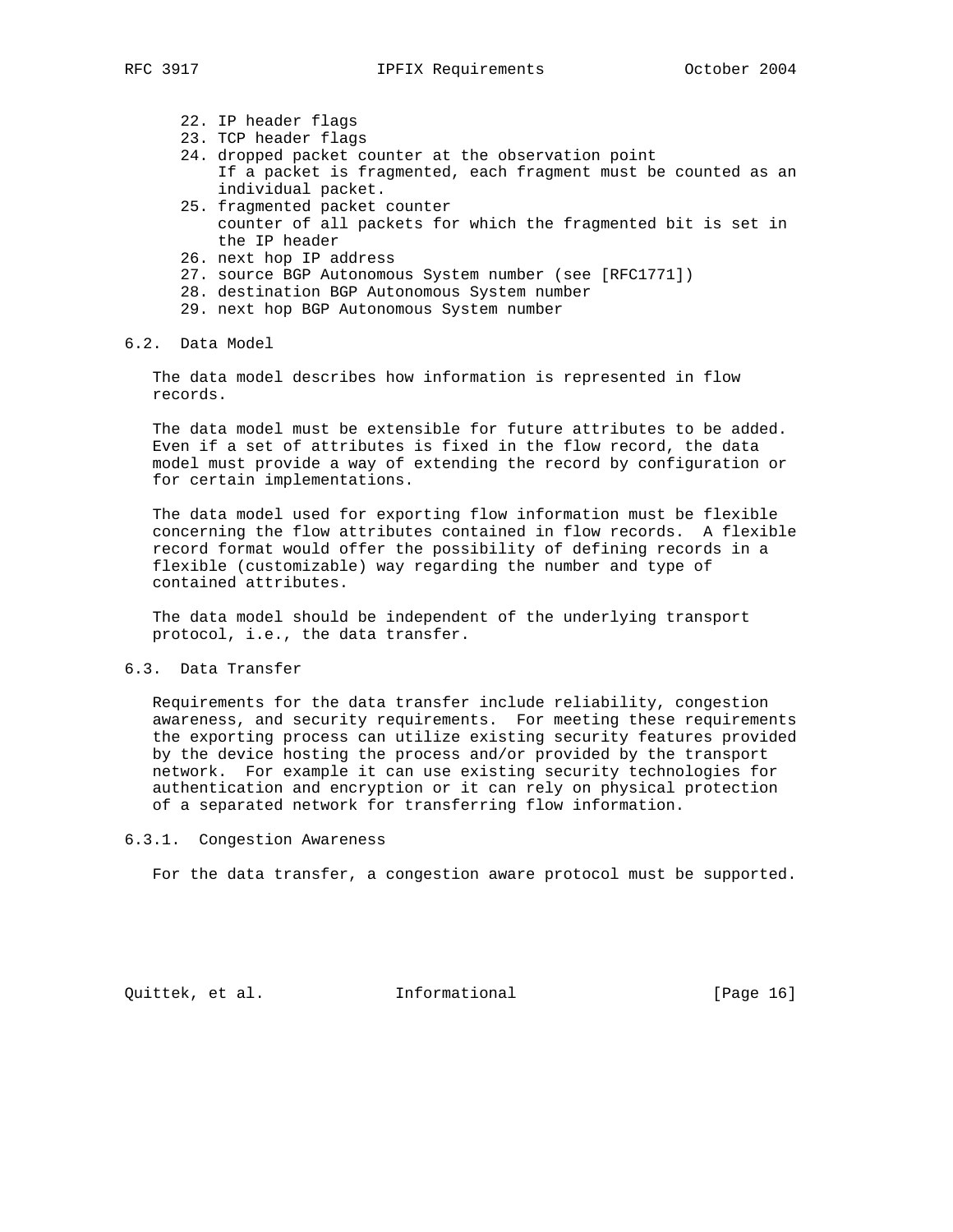### 6.3.2. Reliability

 Loss of flow records during the data transfer from the exporting process to the collecting process must be indicated at the collecting process. This indication must allow the collecting process to gauge the number of flow records lost. Possible reasons for flow records loss include but are not limited to:

- 1. Metering process limitations: lack of memory, processing power, etc. These limitations are already covered in section 5.1.
- 2. Exporting process limitations: lack of memory, processing power, etc.
- 3. Data transfer problems: packets that carry flow records sent from the exporting process to the collecting process, are dropped by the network. Examples are connection failures and losses by a transport protocol that specifically offers congestion avoidance without persistent transport-level reliability.
- 4. Collecting process limitations: it may be experiencing congestion and not able to buffer new flows records.
- 5. Operation and Maintenance: the collecting process is taken down for maintenance or other administrative purposes.

 Please note that if an unreliable transport protocol is used, reliability can be provided by higher layers. If reliability is provided by higher layers, only lack of overall reliability must be indicated. For example reordering could be dealt with by adding a sequence number to each packet.

 The data transfer between exporting process and collecting process must be open to reliability extensions including at least

- retransmission of lost flow records,
- detection of disconnection and fail-over, and
- acknowledgement of flow records by the collecting process.

 This extensibility may be used to provide additional reliability. The extended protocol must still meet the requirements described in this section, particularly, it must still be congestion aware. Therefore, extensions using retransmissions must use exponential backoff.

Quittek, et al. Informational [Page 17]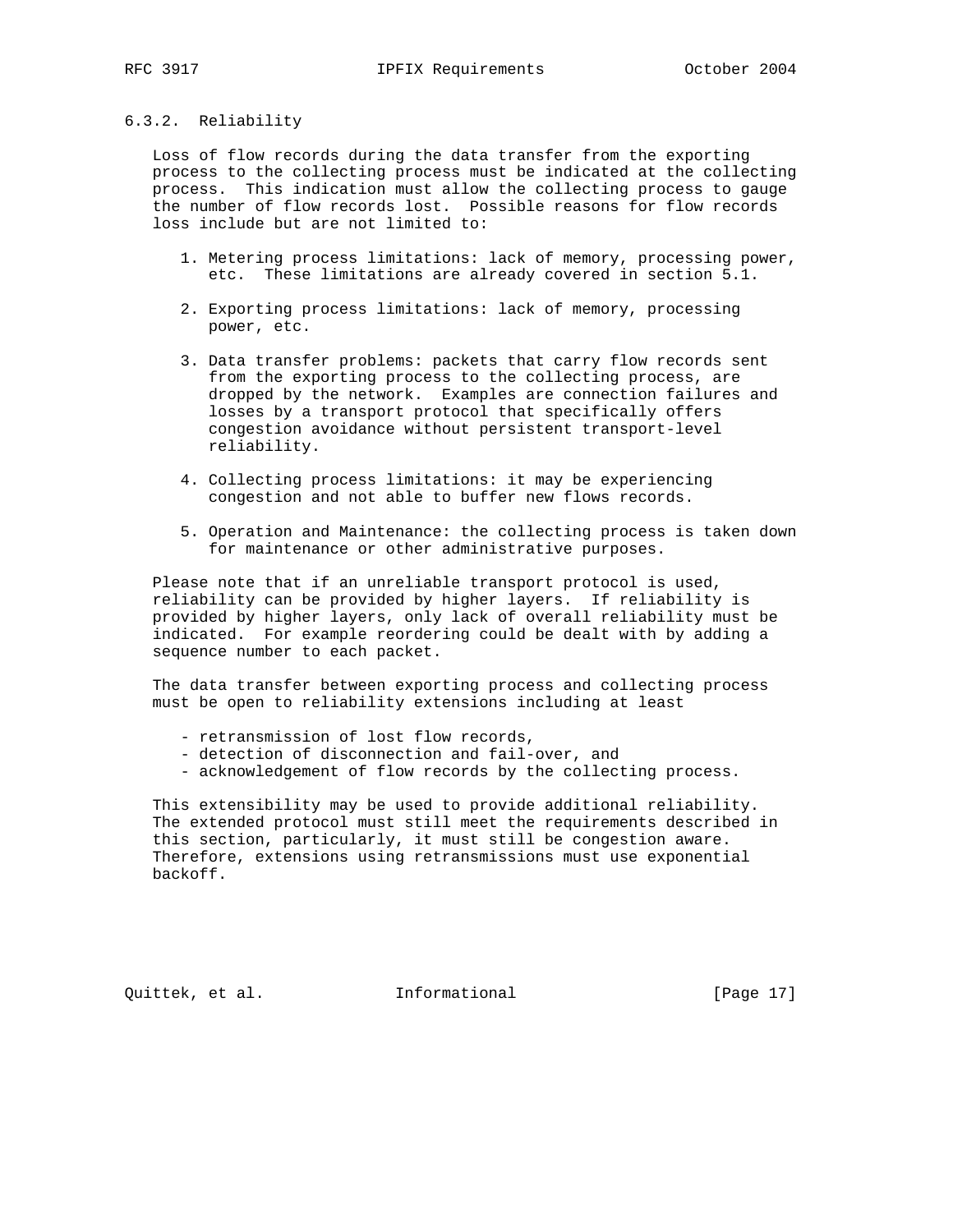# 6.3.3. Security

 Confidentiality of IPFIX data transferred from an exporting process to a collecting process must be ensured.

 Integrity of IPFIX data transferred from an exporting process to a collecting process must be ensured.

 Authenticity of IPFIX data transferred from an exporting process to a collecting process must be ensured.

 The security requirements have been derived from an analysis of potential security threads. The analysis is summarized in Section 10.

6.4. Push and Pull Mode Reporting

 In general, there are two ways of deciding on reporting times: push mode and pull mode. In push mode, the exporting process decides without an external trigger when to send flow records. In pull mode, sending flow records is triggered by an explicit request from a collecting process. The exporting process must support push mode reporting, it may support pull mode reporting.

6.5. Regular Reporting Interval

 The exporting process should be capable of reporting measured traffic data regularly according to a given interval length.

6.6. Notification on Specific Events

 The exporting process may be capable of sending notifications to a collecting process, if a specific event occurs. Such an event can be, for instance, the arrival of the first packet of a new flow, or the termination of a flow after flow timeout.

6.7. Anonymization

 The exporting process may be capable of anonymizing source and destination IP addresses in flow data before exporting them. It may support anonymization of port numbers and other fields. Please note that anonymization is not originally an application requirement, but derived from general requirements for treatment of measured traffic data within a network.

 For several applications anonymization cannot be applied, for example for accounting and traffic engineering. However, for protecting the network user's privacy, anonymization should be applied whenever

Quittek, et al. 1nformational (Page 18)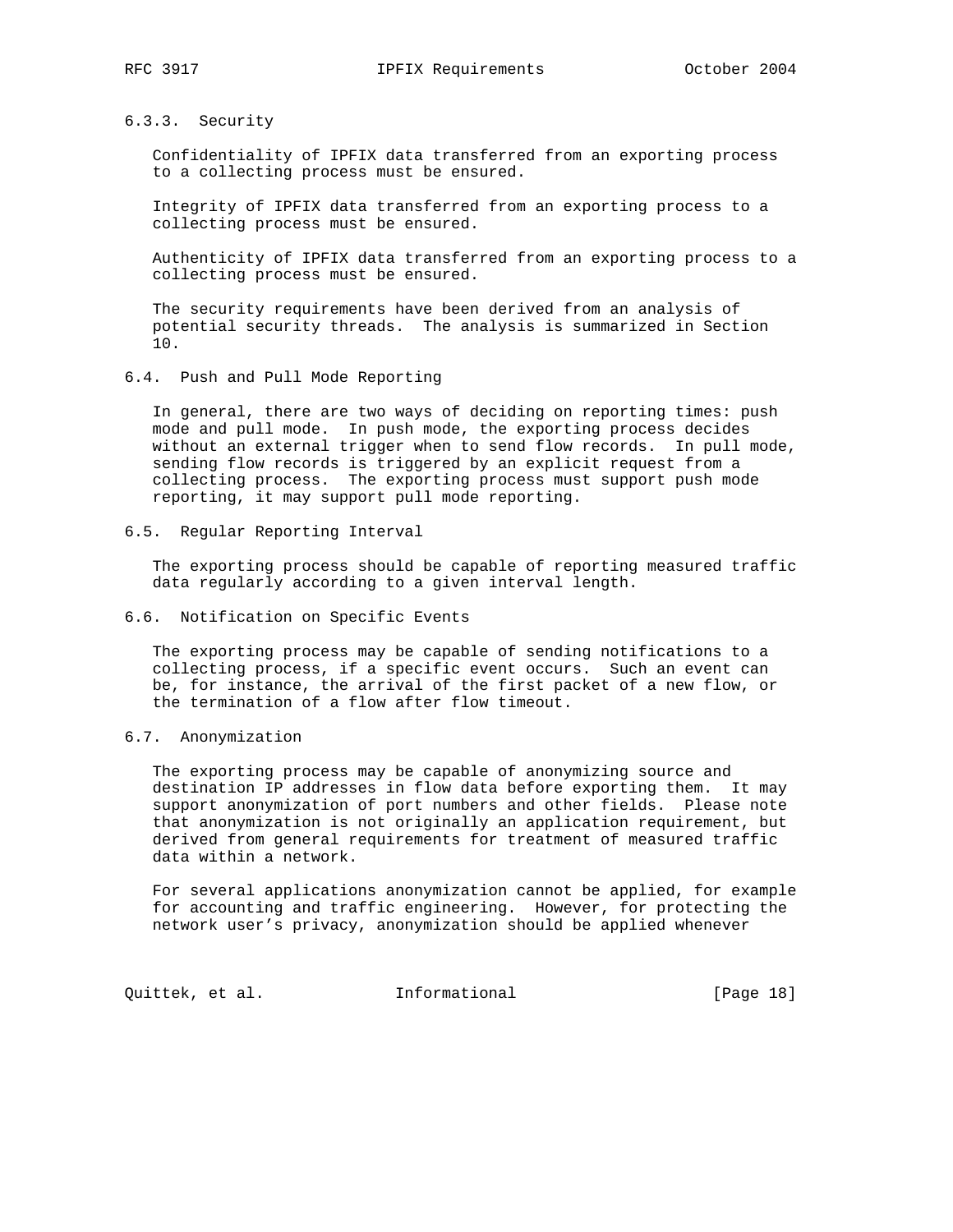possible. In many cases it is sufficient if anonymization is performed at the collecting process after flow information has been exported. This provides a reasonable protection of privacy as long as confidentiality of the export is provided.

 It would be desirable to request that all IPFIX exporters provide anonymization of flow records, but algorithms for anonymization are still a research issue. Several are known but the security they provide and their other properties are not yet studied sufficiently. Also, there is no standardized method for anonymization. Therefore, the requirement for the exporting process supporting anonymization is qualified with 'may' and not with 'must'.

 If anonymized flow data is exported, this must be clearly indicated to all receiving collecting processes, such that they can distinguish anonymized data from non-anonymized data.

#### 7. Configuration

 If configuration is done remotely, security should be provided for the configuration process covering confidentiality, integrity, and authenticity. The means used for remote configuration are out of the scope of this document.

7.1. Configuration of the Metering Process

 The metering process must provide a way of configuring traffic measurement. The following parameters of the metering process should be configurable:

- 1. specification of the observation point
	- e.g., an interface or a list of interfaces to be monitored.
- 2. specifications of flows to be metered
- 3. flow timeouts

The following parameters may be configurable:

- 4. sampling method and parameters, if feature is supported
- 5. overload behavior, if feature is supported

#### 7.2. Configuration of the Exporting Process

 The exporting process must provide a way of configuring the data export. The following parameters of the exporting process should be configurable:

 1. reporting data format Specifying the reporting data format must include a

Quittek, et al. 1nformational [Page 19]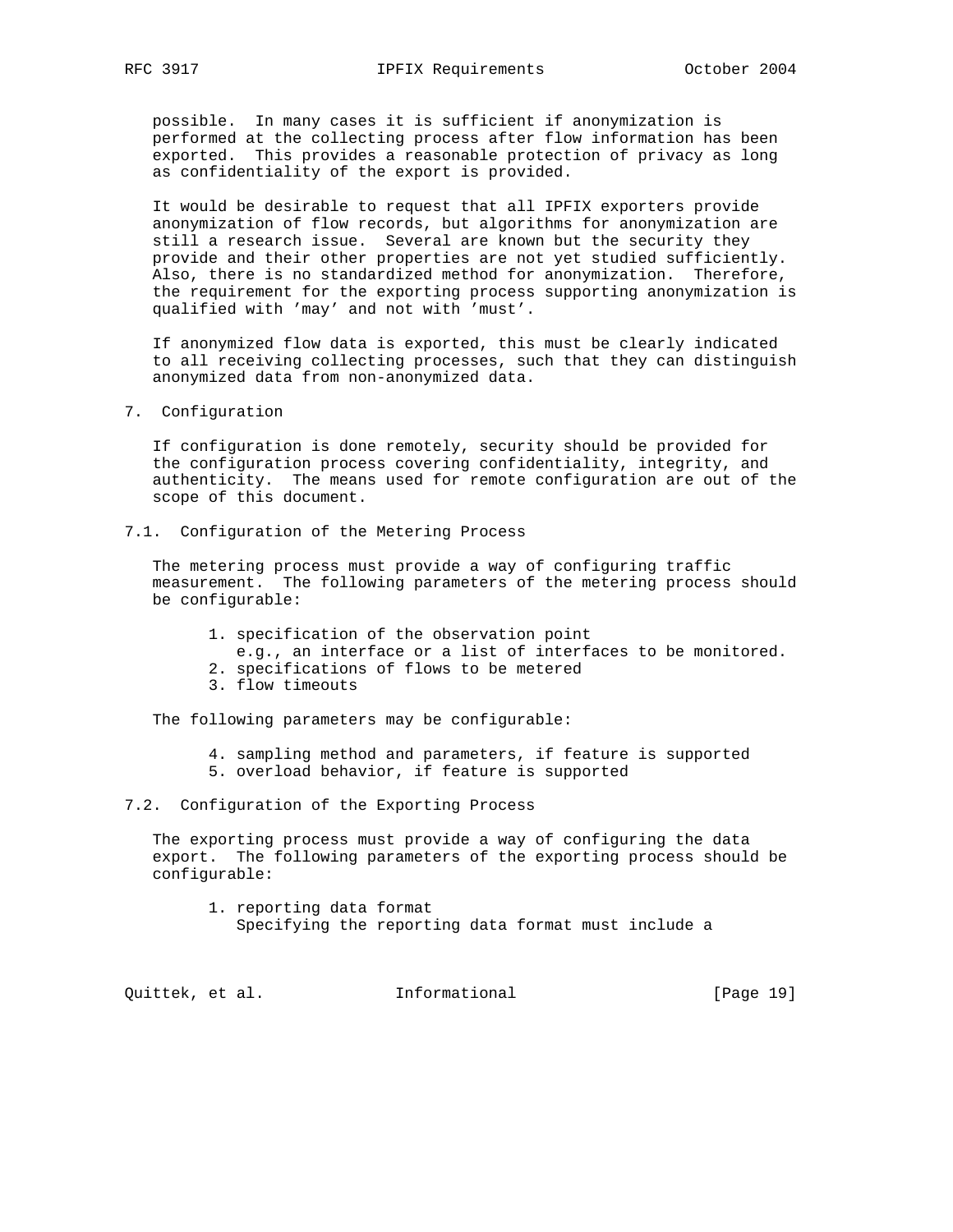selection of attributes to be reported for each flow.

- 2. the collecting process(es) to which flows are reported 3. the reporting interval
- This requirement only applies if the exporting process supports reporting in regular intervals.
- 4. notifications to be sent to the collecting process(es) This requirement only applies if the exporting process supports notifications.
- 5. flow anonymization This requirement only applies if the exporting process supports flow anonymization.
- 8. General Requirements
- 8.1. Openness

 IPFIX specifications should be open to future technologies. This includes extensibility of configuration of the metering process and the exporting process.

 Openness is also required concerning the extensibility of the data model, as stated in section 6.2.

8.2. Scalability

 Data collection from hundreds of different exporting processes must be supported. The collecting process must be able to distinguish several hundred exporting processes by their identifiers.

8.3. Several Collecting Processes

 The exporting process may be able to export flow information to more than one collecting process. If an exporting process is able to export flow records to multiple collecting processes then it must be able to ensure that the flow records can be identified so that duplicates can be detected between different collecting processes and double counting problems can be avoided.

9. Special Device Considerations

 This document intends to avoid constraining the architecture of probes, routers, and other devices hosting observation points, metering processes, exporting processes, and/or collecting processes. It can be expected that typically observation point, metering process, and exporting process are co-located at a single device. However, the requirements defined in this document do not exclude devices that derive from this configuration. Figure 2 shows some examples.

Quittek, et al. 1nformational [Page 20]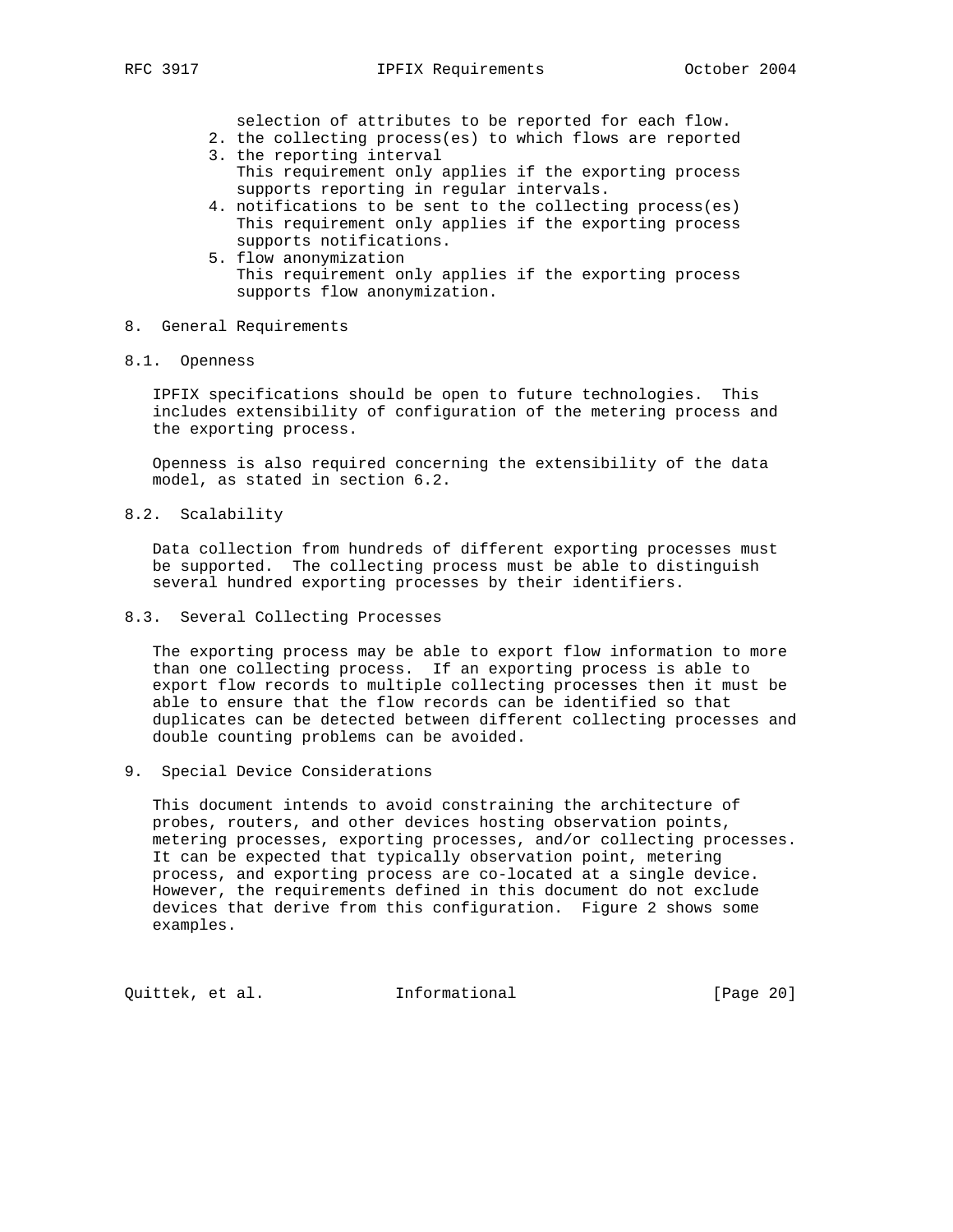All examples are composed of one or more of the following elements: observation point (O), metering process (M), exporting process (E), and collecting process (C). The observation points shown in the figure are always the most fine-granular ones supported by the respective device.



Figure 2: IPFIX-related Devices

 A very simple device is a probe. A typical probe contains a single observation point, a single metering process, and a single exporting process.

 A basic router extends this structure by multiple observation points. Here, the observation point of a particular flow may be one of the displayed most fine-granular observation points, but also it may be a set of them.

 A more complex router may host more than one metering process, for example one per line card. Please note that here, the observation point of a single flow cannot exceed the set of most fine-granular observation points linked to a single metering process, because only the metering process can merge packets observed at different fine-

Quittek, et al. 1nformational [Page 21]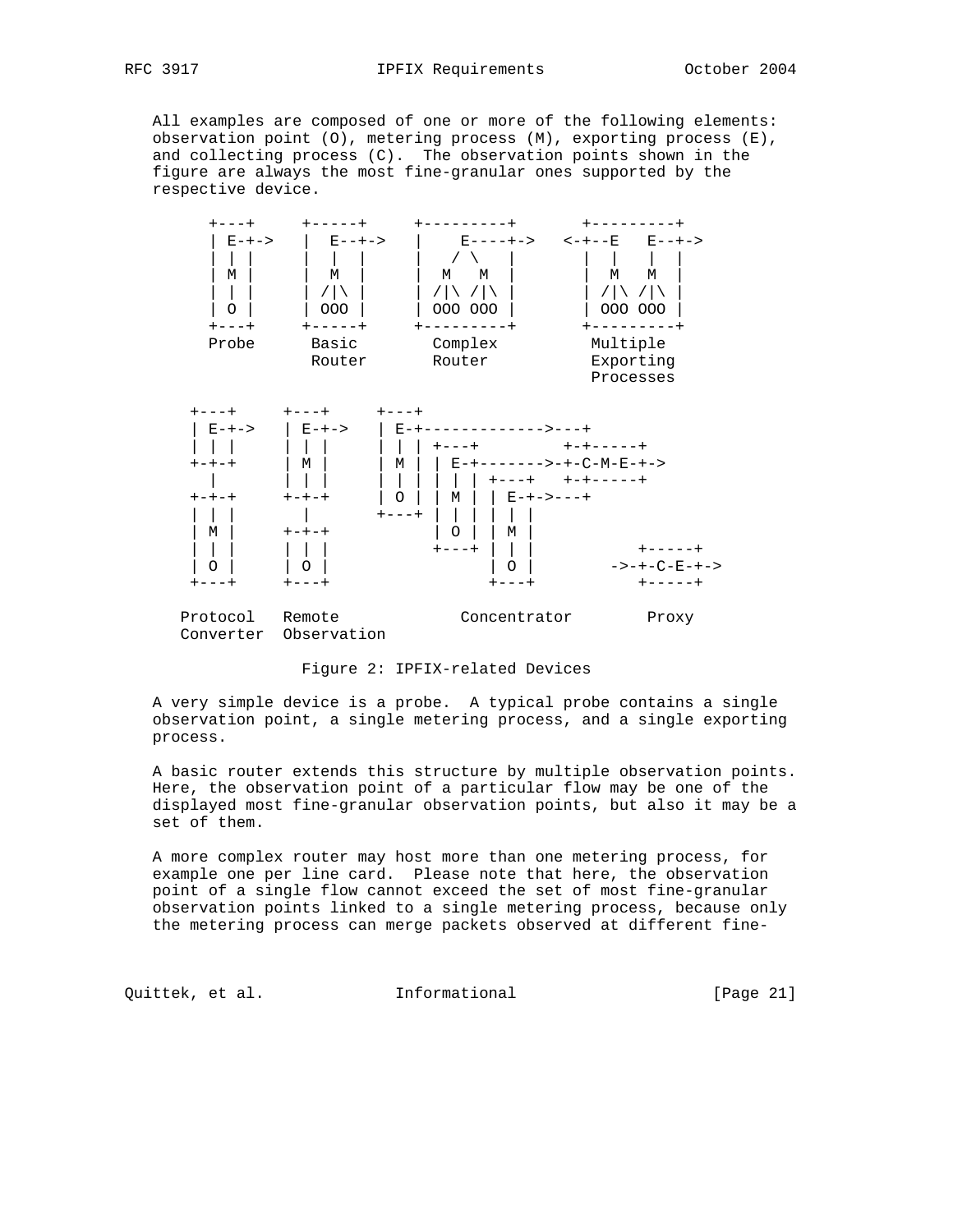granular observation points to a joint flow. An observation point containing all most fine-granular observation points of this router is not possible with this structure. Alternatively, a complex router may host different exporting processes for flow records generated by different metering processes.

 A protocol converter makes use of a metering process that can be accessed only by protocol(s) other than the one defined for IPFIX, for example, the SNMP and the Meter MIB module [RFC2720]. Then the exporting process receives flow records from a remote metering process and exports these records using the IPFIX protocol. Please note that this document does not make any particular assumption on how metering processes and export processes exchange information, as long as all individual requirements for these processes are met. Also the locations of metering processes are not of any relevance for this document (in contrast to the locations of observation points and the exporting processes).

 In the example of remote packet observation in Figure 2 the metering process and the observation point are not co-located. Packet headers captured at an observation point may be exported as raw data to a device hosting metering process and exporting process. Again, this document does not make any particular assumption on how packet headers are transferred from observation points to metering processes, as long as all requirements for the metering processes are met.

 An intermediate structure between protocol converter and remote observation (not shown in the Figure) would be a split metering process, for example performing timestamping and sampling at the device hosting the observation point and performing packet classification at another device hosting the exporting process.

 A concentrator receives flow records via the IPFIX protocol, merges them into more aggregated flow records, and exports them again using the IPFIX protocol. Please note that for the final flow records the resulting observation point may be a superset of the more fine granular observation points at the first level devices. The metering process of the final flow records is composed by the (partial) metering processes at the first level devices and the partial metering process at the concentrator.

 Finally, a very simple IPFIX-related device is a proxy. It just receives flow records using the IPFIX protocol and sends them further using the same protocol. A proxy might be useful for traversing firewalls or other gateways.

Quittek, et al. Informational [Page 22]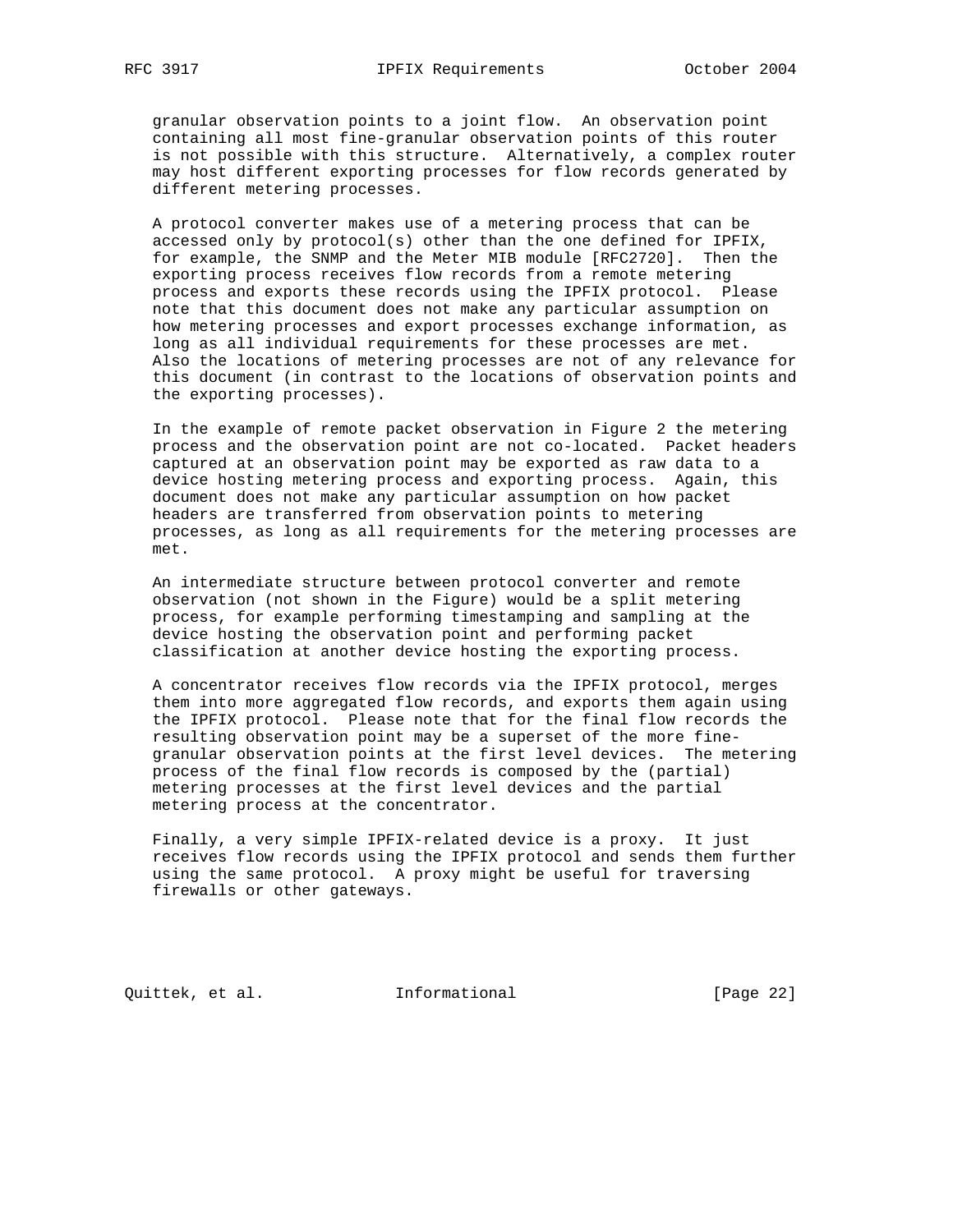### 10. Security Considerations

 An IPFIX protocol must be capable of transporting data over the public Internet. Therefore it cannot be excluded that an attacker captures or modifies packets or inserts additional packets.

 This section describes security requirements for IPFIX. Like other requirements, the security requirements differ among the considered applications. The incentive to modify collected data for accounting or intrusion detection for instance is usually higher than the incentive to change data collected for traffic profiling. A detailed list of the required security features per application can be found in the appendix.

 The suggestion of concrete solutions for achieving the required security properties should be part of an IPFIX architecture and protocol. It is out of scope of this document. Also methods for remote configuration of the metering processes and exporting processes are out of scope. Therefore, threats that are caused by data exchange for remote configuration are not considered here.

 The following potential security hazards for an IPFIX protocol have been identified: disclosure of IP flow information, forgery of flow records, and Denial of Service (DoS) attacks.

### 10.1. Disclosure of Flow Information Data

 The content of data exchanged by an IPFIX protocol (for example IPFIX flow records) should be kept confidential between the involved parties (exporting process and collecting process). Observation of IPFIX flow records gives an attacker information about the active flows in the network, communication endpoints and traffic patterns. This information cannot only be used to spy on user behavior but also to plan and conceal future attacks. Therefore, the requirements specified in section 6.3.3. include confidentiality of the transferred data. This can be achieved for instance by encryption.

 Also the privacy of users acting as sender or receiver of the measured traffic needs to be protected when they use the Internet. In many countries the right to store user-specific data (including the user's traffic profiles) is restricted by law or by regulations.

 In addition to encryption, this kind of privacy can also be protected by anonymizing flow records. For many traffic flow measurements, anonymized data is as useful as precise data. Therefore, it is desirable to support anonymization in IPFIX implementations. It is beyond the scope of the IPFIX Working Group to develop and

Quittek, et al. 1nformational [Page 23]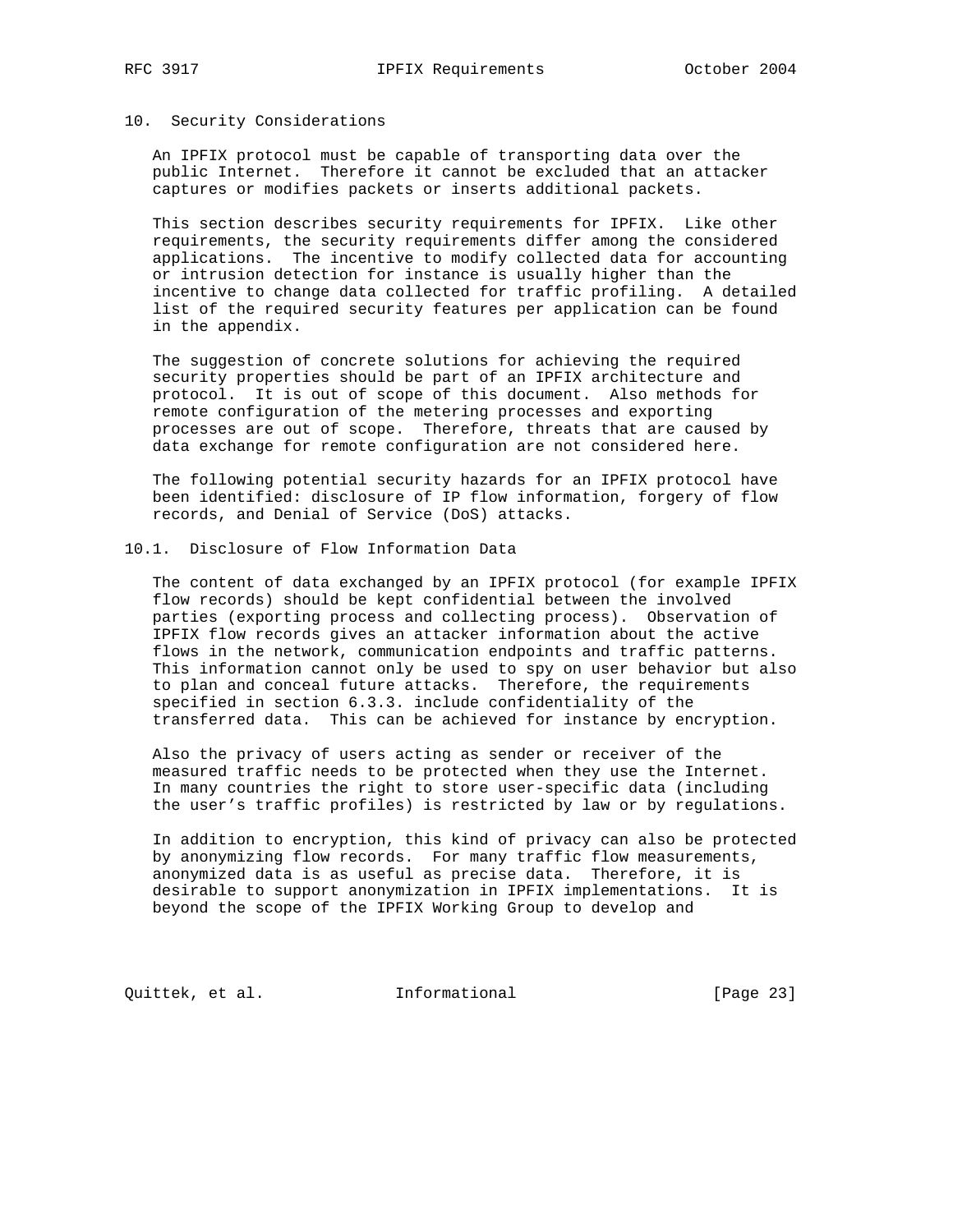standardize anonymization methods. However, the requirements for extensibility of the IPFIX protocol are sufficient to support anonymized flow records when appropriate methods are standardized.

10.2. Forgery of Flow Records

 If flow records are used in accounting and/or security applications, there are potentially strong incentives to forge exported IPFIX flow records (for example, to save money or prevent the detection of an attack). This can be done either by altering flow records on the path or by injecting forged flow records that pretend to be originated by the original exporting process.

 Special caution is required if security applications rely on flow measurements. With forged flow records it is possible to trick security applications. For example, an application may be lead to falsely conclude that a DoS attack is in progress. If such an injection of IPFIX traffic flow records fools the security application, causing it to erroneously conclude that a DoS attack is underway, then the countermeasures employed by the security application may actually deny useful non-malicious services.

 In order to make an IPFIX protocol resistant against such attacks, authentication and integrity must be provided, as specified in section 6.3.3.

10.3. Denial of Service (DoS) Attacks

 DoS attacks on routers or other middleboxes that have the IPFIX protocol implemented would also affect the IPFIX protocol and impair the sending of IPFIX records. Nevertheless, since such hazards are not induced specifically by the IPFIX protocol the prevention of such attacks is out of scope of this document.

 However, IPFIX itself also causes potential hazards for DoS attacks. All processes that expect the reception of traffic can be target of a DoS attack. With the exporting process this is only the case if it supports the pull mode (which can be an optional feature of the IPFIX protocol according to this document). The collecting process always expects data and therefore can be flooded by flow records.

Quittek, et al. Informational [Page 24]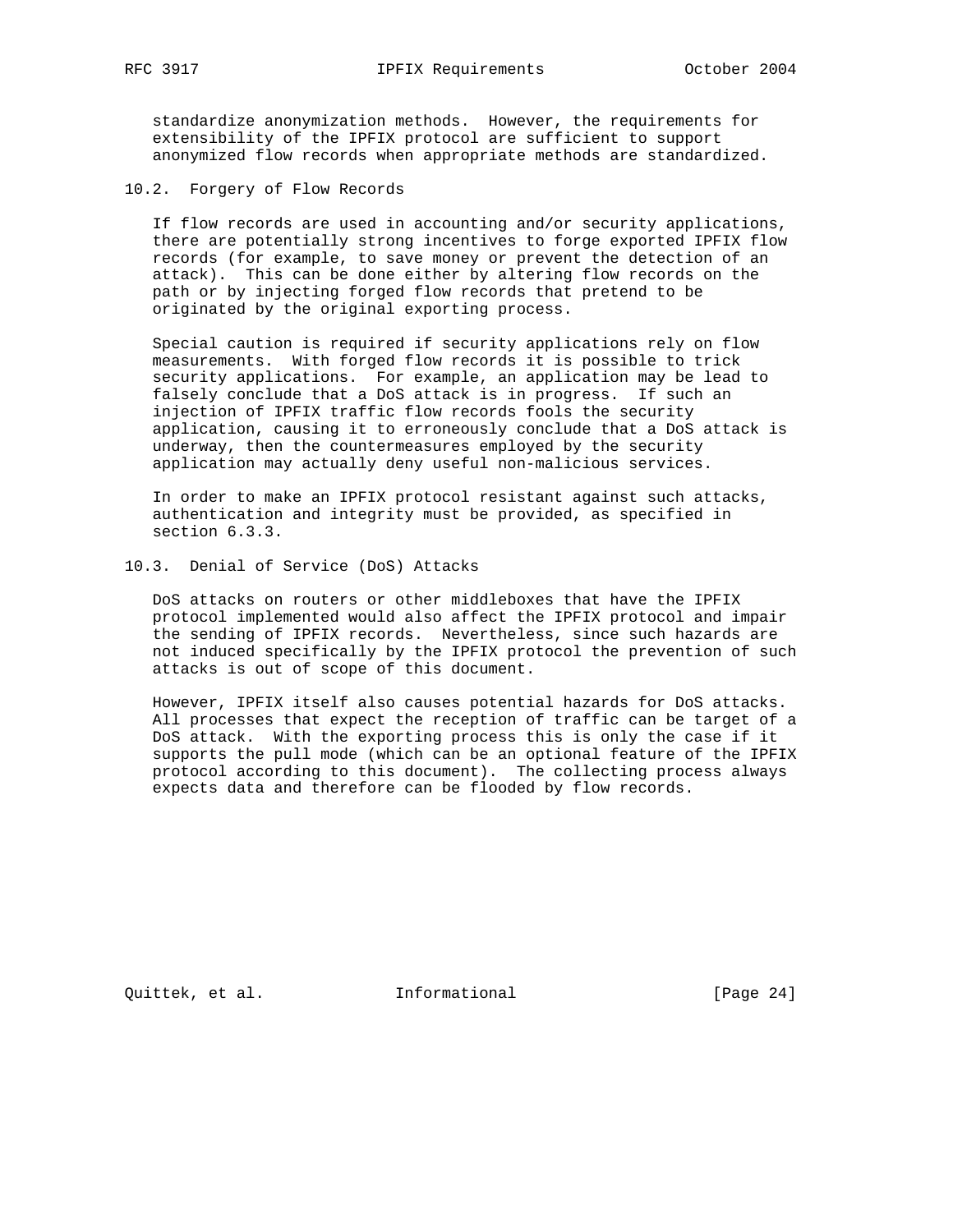# 11. Acknowledgments

 Many thanks to Georg Carle for contributing to the application analysis, to K.C. Norseth for several fine-tunings, to Sandra Tartarelli for checking the appendix, and to a lot of people on the mailing list for providing valuable comments and suggestions including Nevil Brownlee, Carter Bullard, Paul Calato, Ram Gopal, Tal Givoly, Jeff Meyer, Reinaldo Penno, Sonia Panchen, Simon Leinen, David Plonka, Ganesh Sadasivan, Kevin Zhang, and many more.

Quittek, et al. 1nformational [Page 25]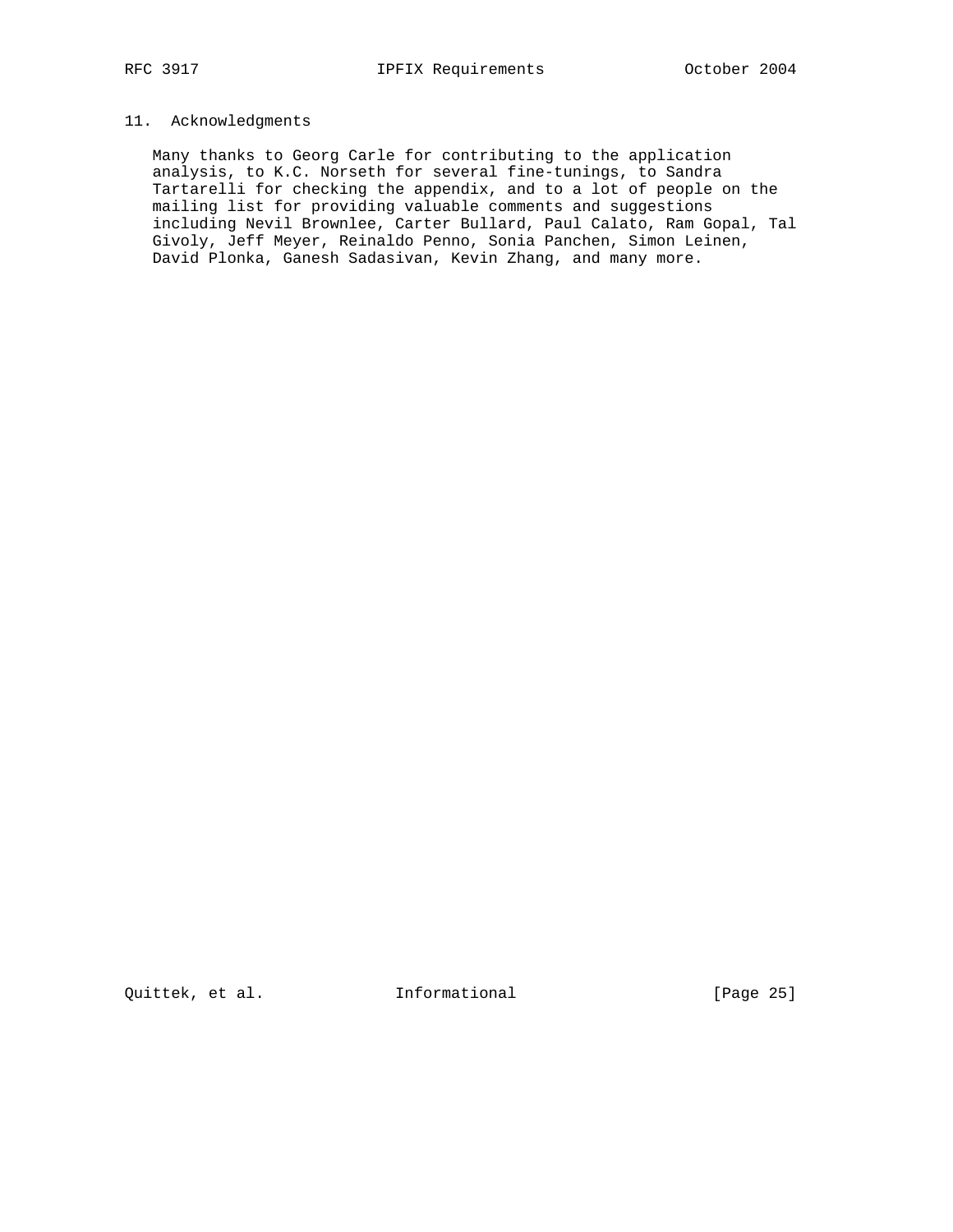# 12. Appendix: Derivation of Requirements from Applications

 The following table documents, how the requirements stated in sections 3-7 are derived from requirements of the applications listed in section 2.

Used abbreviations:

- M = must
- S = should
- O = may (optional)
- = DONT CARE

| IPFIX                         |                                       |   |   |          |          |         |       |  |  |
|-------------------------------|---------------------------------------|---|---|----------|----------|---------|-------|--|--|
| E: QoS Monitoring             |                                       |   |   |          |          |         |       |  |  |
| D: Attack/Intrusion Detection |                                       |   |   |          |          |         |       |  |  |
|                               | C: Traffic Engineering                |   |   |          |          |         |       |  |  |
|                               | B: Traffic Profiling                  |   |   |          |          |         |       |  |  |
|                               | A: Usage-based Accounting             |   |   |          |          |         |       |  |  |
| Sect.                         | Requirement                           | A | B | C        | D        | Е       | IPFIX |  |  |
| 4.                            | DISTINGUISHING FLOWS                  |   |   |          |          |         |       |  |  |
| 4.                            | Combination of<br>required attributes | M | M | M        | M        | M       | м     |  |  |
| 4.1.                          | in/out IF                             | S | M | М        | S        | S       | M     |  |  |
| 4.2.                          | src/dst address                       | M | M | M        | M        | M       | M     |  |  |
| 4.2.                          | Masking of IP addresses               | M | M | M        | M        | М       | М     |  |  |
| 4.2.                          | transport protocol                    | M | М |          | M        | M       | М     |  |  |
| 4.2.                          | version field                         |   | S | S<br>(b) | $\Omega$ | $\circ$ | S     |  |  |

Quittek, et al. 1nformational [Page 26]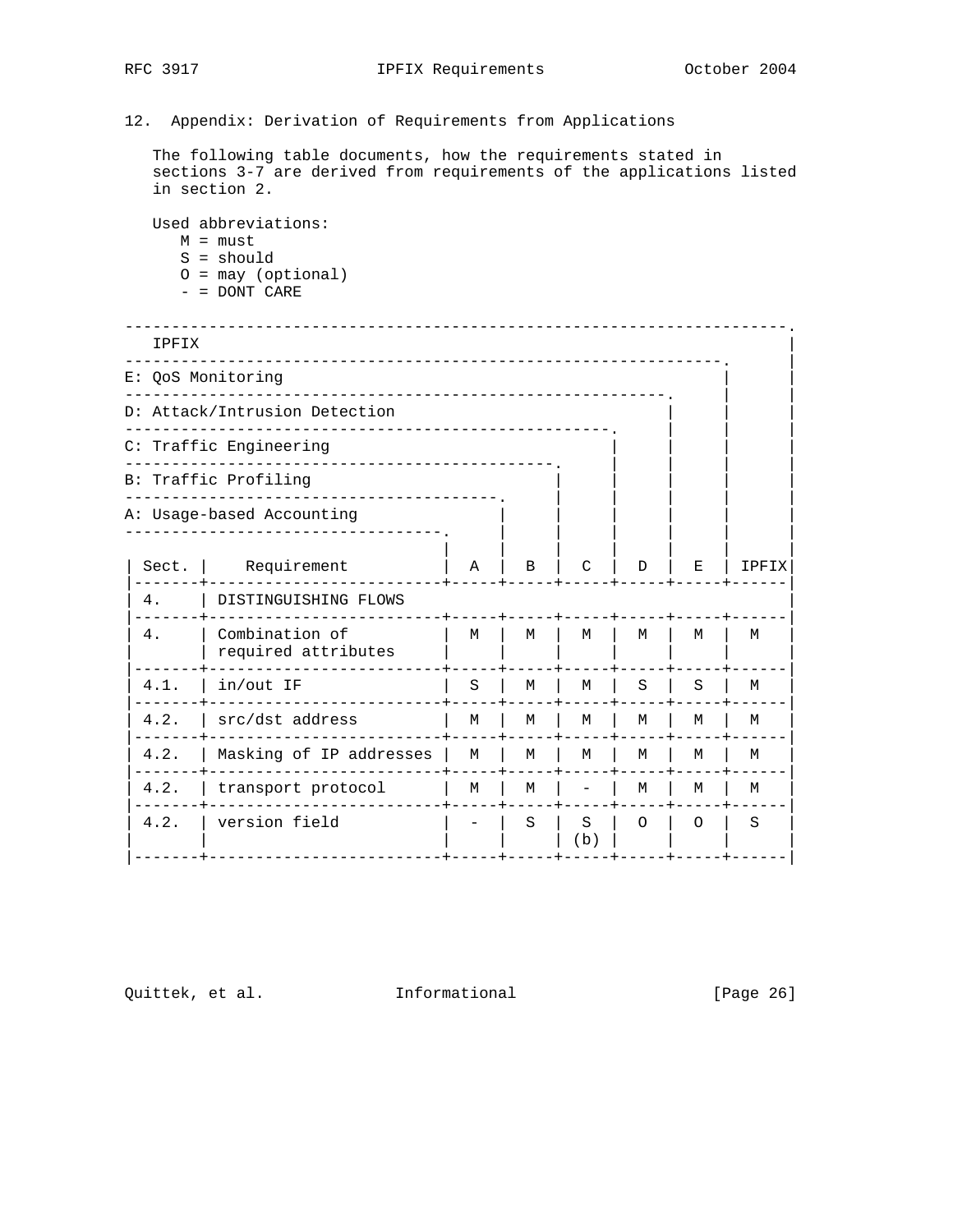| Sect. | Requirement                          | Α        | В       | C        | D       | Е       | IPFIX        |
|-------|--------------------------------------|----------|---------|----------|---------|---------|--------------|
| 4.3.  | src/dst port                         | М        | М       |          | М       | М       | М            |
| 4.4.  | MPLS label (a)                       | S        | S       | M<br>(c) | O       | S       | М            |
| 4.5.  | DSCP (a)                             | М        | S       | М        | O       | М       | М<br>$- -$   |
| 5.    | METERING PROCESS                     |          |         |          |         |         |              |
| 5.1.  | Reliability                          | M        | S       | S        | $\rm S$ | $\rm S$ | М            |
| 5.1.  | Indication of<br>missing reliability |          | М       | М        | М       | М       |              |
| 5.2.  | Sampling $(d,e)$                     | O        | $\circ$ | $\circ$  | $\circ$ | O       | 0            |
| 5.3.  | Overload Behavior (f)                | $\circ$  | O       | O        | O       | O       | O            |
| 5.4.  | Timestamps                           | М        | $\circ$ | $\circ$  | S       | М       | М            |
| 5.5.  | Time synchronization                 | M        | S       | S        | S       | М       | М            |
| 5.6.  | Flow timeout                         | М<br>(g) | S       |          | $\circ$ | $\circ$ | М            |
| 5.7.  | Multicast flows                      | S        | O       | $\circ$  | $\circ$ | S       | S            |
| 5.8.  | Packet fragmentation                 | $\circ$  | $\circ$ |          |         |         | $\circ$      |
| 5.9.  | Ignore port copy                     | O        | O       | O        | O       | O       | 0            |
| б.    | DATA EXPORT                          |          |         |          |         |         |              |
| 6.1.  | INFORMATION MODEL                    |          |         |          |         |         |              |
| 6.1.  | IP Version                           |          | М       | М        | O       | $\circ$ | М            |
| 6.1.  | src/dst address                      | М        | М       | М        | М       | М       | М            |
| 6.1.  | transport protocol                   | М        | М       |          | М       | М       | М            |
| 6.1.  | src/dst port                         | М        | М       |          | М       | М       | М            |
| 6.1.  | Packet counter (h)                   | $\rm S$  | М       | М        | S       | $\rm S$ | М<br>$- - -$ |

Quittek, et al. Informational

[Page 27]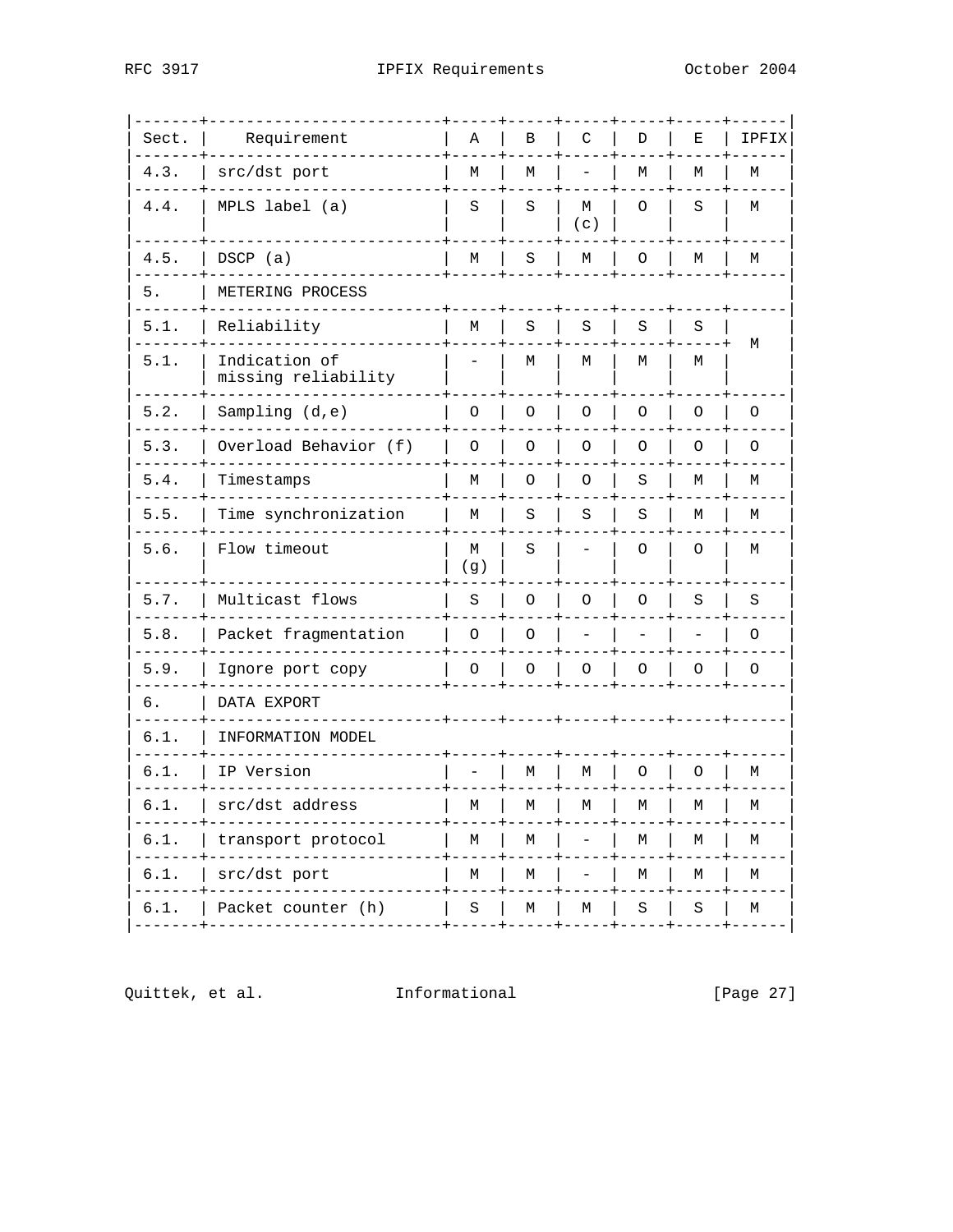| Sect. | Requirement                                 | Α | В | C        | D       | Е | IPFIX   |
|-------|---------------------------------------------|---|---|----------|---------|---|---------|
| 6.1.  | Byte counter                                | М | М | М        | S       | S | М       |
| 6.1.  | ToS (IPv4) or traffic<br>class octet (IPv6) | М | S | М        | O       | М | М       |
| 6.1.  | Flow Label (IPv6)                           | М | S | М        | 0       | М | М       |
| 6.1.  | MPLS label (a)                              | S | S | М<br>(c) | O       | S | М       |
| 6.1.  | Timestamps for<br>first/last packet         | М | 0 | O        | S       | S | М       |
| 6.1.  | Sampling configuration                      | М | М | М        | М       | М | М       |
| 6.1.  | observation point<br>identifier             | М | М | М        | M       | M | М       |
| 6.1.  | export process<br>identifier                | М | М | М        | М       | М | М       |
| 6.1.  | ICMP type and code (i)                      | S | S |          | S       | S | $\rm S$ |
| 6.1.  | input/output interface<br>(j)               | S | S | S        | S       | S | S       |
| 6.1.  | Multicast<br>replication factor             | O | S | S        |         | S | S       |
| 6.1.  | TTL                                         | O | O | O        | O       | O | $\circ$ |
| 6.1.  | IP header flags                             |   | O | O        | O       | O | O       |
| 6.1.  | TCP header flags                            |   | O | O        | $\circ$ |   | $\circ$ |
| 6.1.  | Dropped Packet<br>Counter $(h,k)$           | O | O | O        | O       | O | $\circ$ |
| 6.1.  | Fragment counter                            |   | O | O        | O       | O | O       |
| 6.1.  | next hop IP address                         | O | O | O        | O       |   | $\circ$ |
| 6.1.  | src / dst / next hop<br>BGP AS #            |   | O | O        |         |   | O       |

Quittek, et al. Informational

[Page 28]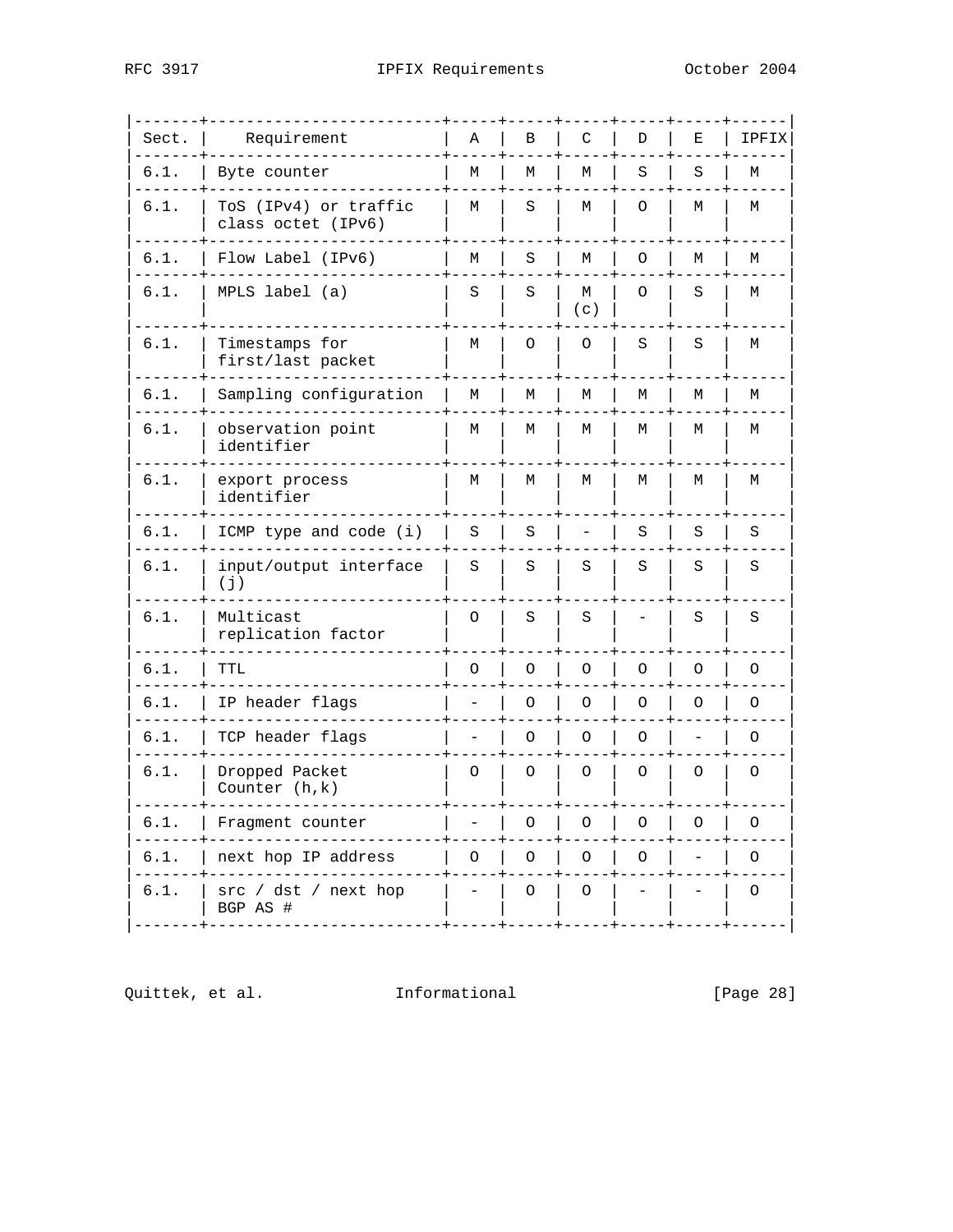| Sect.  | Requirement                        | Α       | B              | C              | D       | Е              | IPFIX   |
|--------|------------------------------------|---------|----------------|----------------|---------|----------------|---------|
| 6.2.   | DATA MODEL                         |         |                |                |         |                |         |
| 6.2.   | Flexibility                        | М       | S              | М              | М       | М              | М       |
| 6.2.   | Extensibility                      | М       | S              | M              | M       | М              | М       |
| 6.3.   | DATA TRANSFER                      |         |                |                |         |                |         |
| 6.3.1. | Congestion aware                   | М       | M              | M              | M       | М              | М       |
| 6.3.2. | Reliability                        | М       | S              | S              | S       | S              | М       |
| 6.3.3. | Confidentiality                    | М       | S              | S              | М       | S              | М       |
| 6.3.4. | Integrity                          | М       | М              | М              | М       | М              | М       |
| 6.3.5. | Authenticity                       | M       | M              | M              | M       | М              | М       |
| 6.4.   | REPORTING TIMES                    |         |                |                |         |                |         |
| 6.4.   | Push mode                          | М       | O<br>(1)       | O<br>(1)       | М       | S<br>(1,m)     | М       |
| 6.4.   | Pull mode                          | $\circ$ | $\circ$<br>(1) | $\circ$<br>(1) | $\circ$ | $\circ$<br>(1) | $\circ$ |
| 6.4.1. | Regular interval                   | S       | S              | S              | S       | S              | S       |
| 6.6.   | Notifications                      | O       | O              | $\circ$        | O       | $\circ$        | $\circ$ |
| 6.7.   | Anonymization (n)                  | O       | $\circ$        | $\circ$        | $\circ$ | $\circ$        | $\circ$ |
| 7.     | CONFIGURATION                      |         |                |                |         |                |         |
| 7.     | Secure remote<br>configuration (a) | S       | S              | S              | S       | S              | S       |
| 7.1.   | Config observation point           | S       | S              | S              | S       | S              | S       |
| 7.1.   | Config flow<br>specifications      | S       | S              | S              | S       | S              | S       |
| 7.1.   | Config flow timeouts               | S       | S              | S              | S       | $\circ$        | S       |

Quittek, et al. Informational

[Page 29]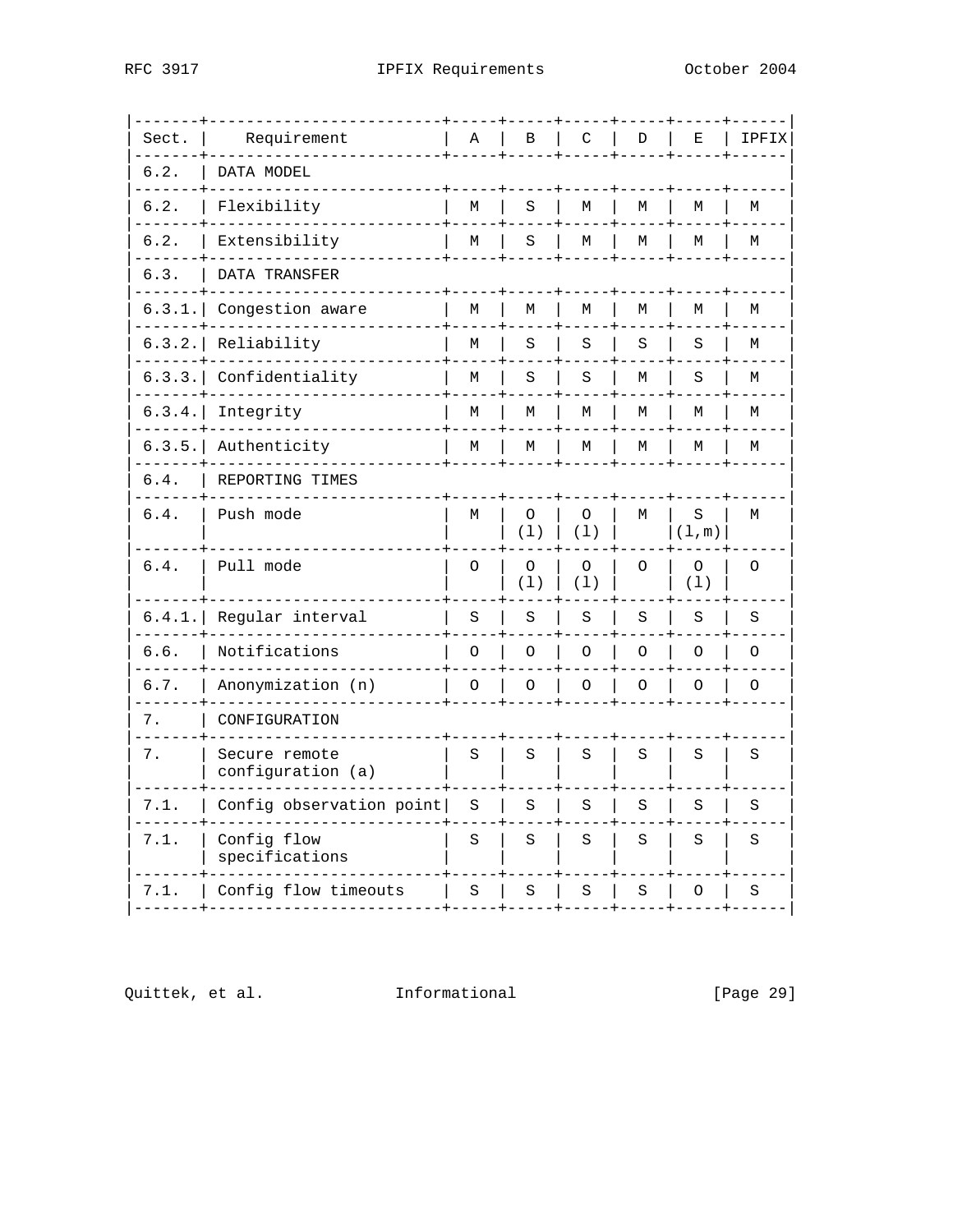| Sect. | Requirement                                                                | A        | B        | C        | D        | F.       | <b>IPFIX</b> |
|-------|----------------------------------------------------------------------------|----------|----------|----------|----------|----------|--------------|
| 7.1.  | Config sampling                                                            | $\Omega$ | $\Omega$ | $\Omega$ | $\Omega$ | $\Omega$ | $\Omega$     |
| 7.1.  | Config overload<br>behavior (a)                                            | $\Omega$ | $\Omega$ | $\Omega$ | $\Omega$ | $\Omega$ | $\Omega$     |
| 7.2.  | Config report<br>data format                                               | S        | S        | S        | S        | S        | S            |
| 7.2.  | Config<br>notifications                                                    | S        | S        | S        | S        | S        | S            |
| 8.    | GENERAL REQUIREMENTS                                                       |          |          |          |          |          |              |
| 8.1.  | Openness                                                                   | S        | S        | S        | S        | S        | S            |
| 8.2.  | Scalability:<br>data collection<br>from hundreds of<br>measurement devices | М        | S        | M        | $\Omega$ | S        | M            |
| 8.3.  | Several collectors                                                         | ∩        | ∩        | $\Omega$ | $\Omega$ | $\Omega$ | ∩            |
|       |                                                                            |          |          |          |          |          |              |

Remarks:

- (a) If feature is supported.
- (b) The differentiation of IPv4 and IPv6 is for TE of importance. So we tended to make this a must. Nevertheless, a should seems to be sufficient to perform most TE tasks and allows us to have a should for IPFIX instead of a must.
- (c) For TE in an MPLS network the label is essential. Therefore a must is given here leading to a must in IPFIX.
- (d) If sampling is supported, the methods and parameters must be well defined.
- (e) If sampling is supported, sampling configuration changes must be indicated to all collecting processes.
- (f) If overload behavior is supported and it induces changes in the metering process behavior, the overload behavior must be clearly defined.
- (g) Precise time-based accounting requires reaction to a flow timeout.
- (h) If a packet is fragmented, each fragment is counted as an individual packet.
- (i) If protocol type is ICMP.

Quittek, et al. Informational [Page 30]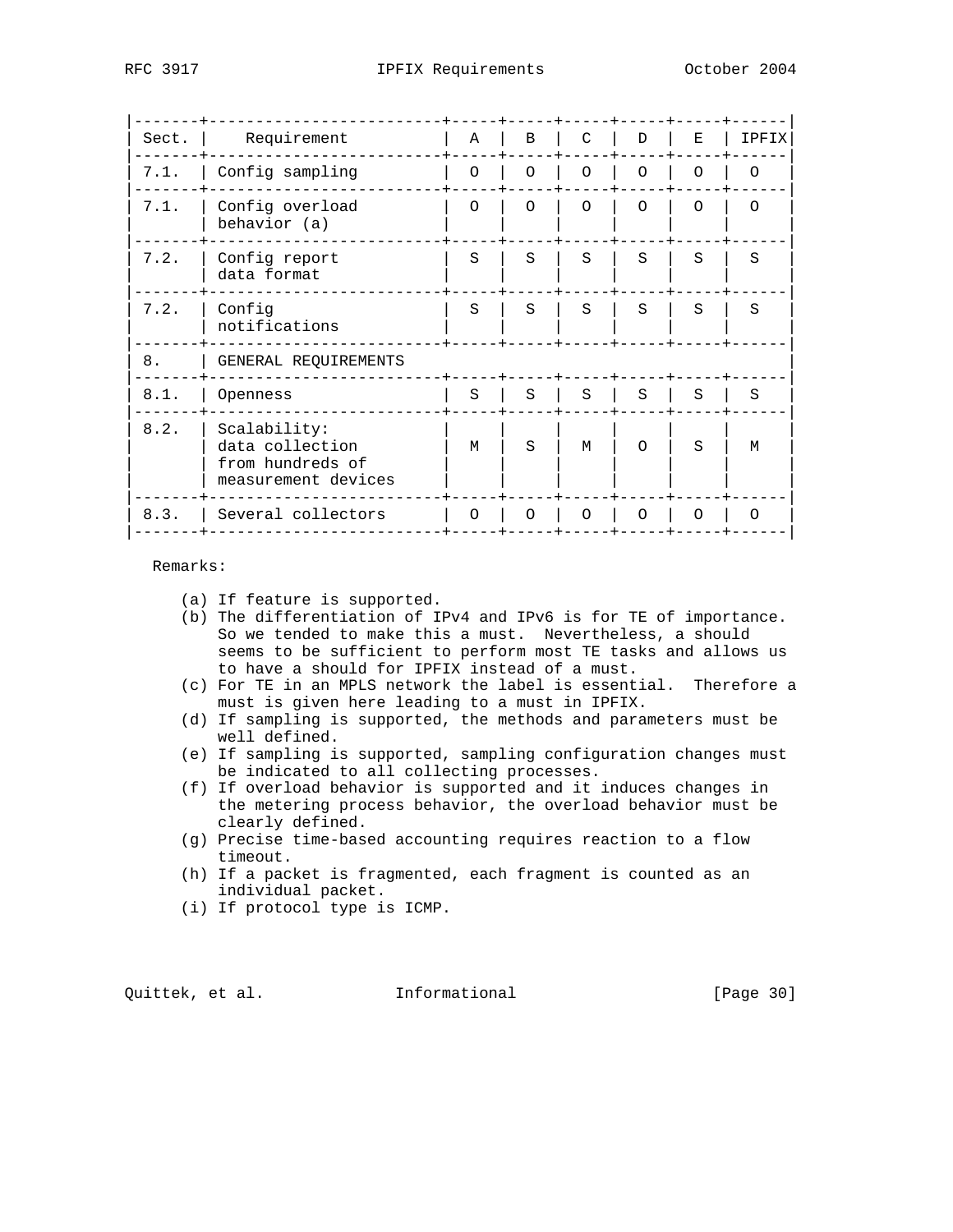- (j) This requirement does not apply if the observation point is located at a probe device.
- (k) Only if measurement is done on data path i.e., has access to forwarding decision.
- (l) Either push or pull has to be supported.
- (m) Required, in order to immediately report drop indications for SLA validation.
- (n) Anonymization must be clearly indicated to all receiving collecting processes.
- 13. References
- 13.1. Normative References
	- [RFC2960] Stewart, R., Xie, Q., Morneault, K., Sharp, C., Schwarzbauer, H., Taylor, T., Rytina, I., Kalla, M., Zhang, L., and V. Paxson, "Stream Control Transmission Protocol", RFC 2960, October 2000.
	- [RFC3031] Rosen, E., Viswanathan, A., and R. Callon, "Multiprotocol Label Switching Architecture", RFC 3031, January 2001.
	- [RFC2474] Nichols, K., Blake, S., Baker, F., and D. Black, "Definition of the Differentiated Services Field (DS Field) in the IPv4 and IPv6 Headers", RFC 2474, December 1998.
	- [RFC791] Postel, J., "Internet Protocol", STD 5, RFC 791, September 1981.

13.2. Informative References

- [RFC3234] Carpenter, B. and S. Brim, "Middleboxes: Taxonomy and Issues", RFC 3234, February 2002.
- [RFC2119] Bradner, S., "Key words for use in RFCs to Indicate Requirement Levels", BCP 14, RFC 2119, March 1997.
- [RFC3550] Schulzrinne, H., Casner, S., Frederick, R., and V. Jacobson, "RTP: A Transport Protocol for Real-Time Applications", STD 64, RFC 3550, July 2003.
- [RFC2975] Aboba, B., Arkko, J., and D. Harrington, "Introduction to Accounting Management", RFC 2975, October 2000.
- [RFC2702] Awduche, D., Malcolm, J., Agogbua, J., O'Dell, M., and J. McManus, "Requirements for Traffic Engineering Over MPLS", RFC 2702, September 1999.

Quittek, et al. 1nformational [Page 31]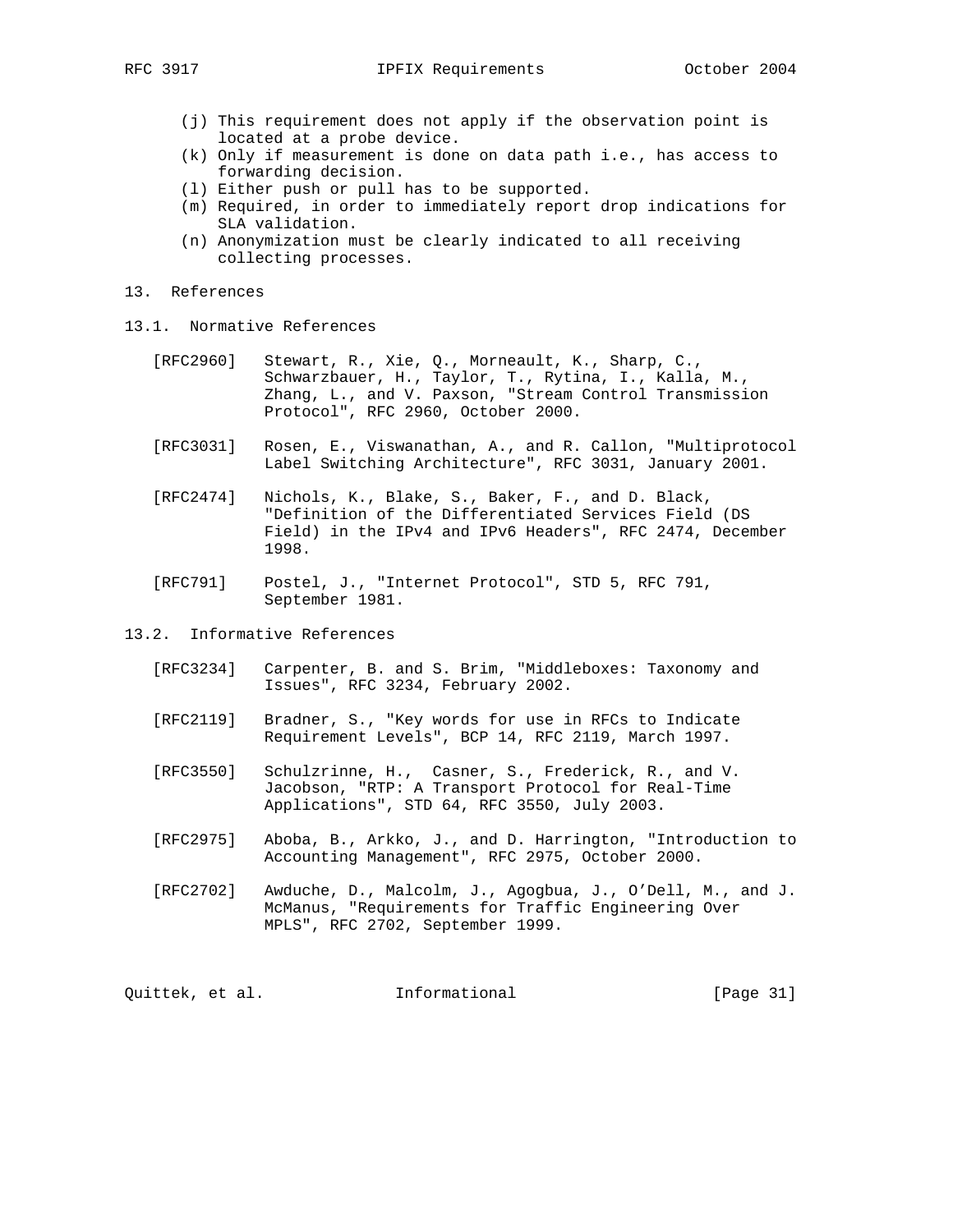- [RFC1771] Rekhter, Y. and T. Li, "A Border Gateway Protocol 4 (BGP-4)", RFC 1771, March 1995.
- [RFC3418] Presuhn, R., "Management Information Base (MIB) for the Simple Network Management Protocol (SNMP)", STD 62, RFC 3418, December 2002.
- [RFC2720] Brownlee, N., "Traffic Flow Measurement: Meter MIB", RFC 2720, October 1999.
- 14. Authors' Addresses

 Juergen Quittek NEC Europe Ltd., Network Laboratories Kurfuersten-Anlage 36 69115 Heidelberg Germany

 Phone: +49 6221 90511 15 EMail: quittek@netlab.nec.de

 Tanja Zseby Fraunhofer Institute for Open Communication Systems (FOKUS) Kaiserin-Augusta-Allee 31 10589 Berlin Germany

 Phone: +49 30 3463 7153 EMail: zseby@fokus.fhg.de

 Benoit Claise Cisco Systems De Kleetlaan 6a b1 1831 Diegem Belgium

 Phone: +32 2 704 5622 EMail: bclaise@cisco.com

 Sebastian Zander Centre for Advanced Internet Architectures, Mail H31 Swinburne University of Technology PO Box 218 John Street, Hawthorn Victoria 3122, Australia

 Phone: +61 3 9214 8089 EMail: szander@swin.edu.au

Quittek, et al. 1nformational [Page 32]